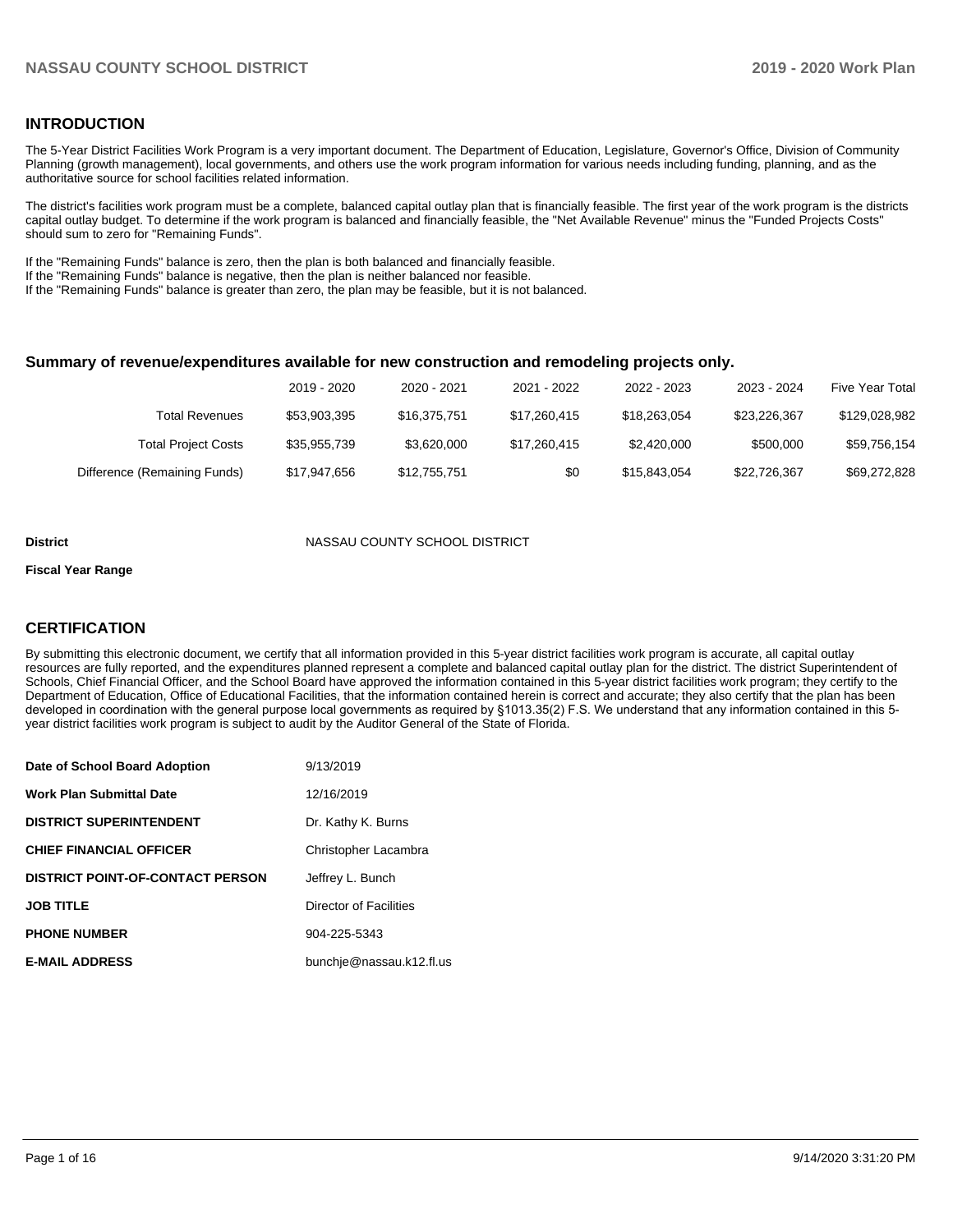# **Expenditures**

## **Expenditure for Maintenance, Repair and Renovation from 1.50-Mills and PECO**

Annually, prior to the adoption of the district school budget, each school board must prepare a tentative district facilities work program that includes a schedule of major repair and renovation projects necessary to maintain the educational and ancillary facilities of the district.

|                                                                                                                                                                                                                                                                                                                                                                                                                                                                                                                                                       | Item                                                                                                                                                                                                                                                                                                                                                                                                                                                                                                                                               | $2019 - 2020$<br><b>Actual Budget</b> | 2020 - 2021<br>Projected | 2021 - 2022<br>Projected | 2022 - 2023<br>Projected | 2023 - 2024<br>Projected | <b>Total</b> |  |  |  |  |
|-------------------------------------------------------------------------------------------------------------------------------------------------------------------------------------------------------------------------------------------------------------------------------------------------------------------------------------------------------------------------------------------------------------------------------------------------------------------------------------------------------------------------------------------------------|----------------------------------------------------------------------------------------------------------------------------------------------------------------------------------------------------------------------------------------------------------------------------------------------------------------------------------------------------------------------------------------------------------------------------------------------------------------------------------------------------------------------------------------------------|---------------------------------------|--------------------------|--------------------------|--------------------------|--------------------------|--------------|--|--|--|--|
| <b>HVAC</b>                                                                                                                                                                                                                                                                                                                                                                                                                                                                                                                                           |                                                                                                                                                                                                                                                                                                                                                                                                                                                                                                                                                    | \$116,781                             | \$55,000                 | \$55,000                 | \$55,000                 | \$55,000                 | \$336,781    |  |  |  |  |
| ADULT EDUCATION & FULL SERVICE SCHOOL, BRYCEVILLE ELEMENTARY, BUS GARAGE, CALLAHAN ELEMENTARY, CALLAHAN<br>Locations:<br>INTERMEDIATE, CALLAHAN MIDDLE, EMMA LOVE HARDEE ELEMENTARY, FERNANDINA BEACH MIDDLE, FERNANDINA BEACH<br>SENIOR HIGH, HILLIARD ELEMENTARY, HILLIARD MIDDLE/SENIOR HIGH, MAINTENANCE/TRANSPORTATION, NASSAU COUNTY<br>SCHOOL BOARD DISTRICT OFFICES, SOUTHSIDE ELEMENTARY, TRANSPORTATION, WEST NASSAU SENIOR HIGH, WILDLIGHT<br>ELEMENTARY, YULEE ELEMENTARY, YULEE HIGH SCHOOL, YULEE MIDDLE, YULEE PRIMARY, YULEE SED UNIT |                                                                                                                                                                                                                                                                                                                                                                                                                                                                                                                                                    |                                       |                          |                          |                          |                          |              |  |  |  |  |
| Flooring                                                                                                                                                                                                                                                                                                                                                                                                                                                                                                                                              |                                                                                                                                                                                                                                                                                                                                                                                                                                                                                                                                                    | \$65,000                              | \$25,000                 | \$25,000                 | \$25,000                 | \$25,000                 | \$165,000    |  |  |  |  |
| Locations:                                                                                                                                                                                                                                                                                                                                                                                                                                                                                                                                            | ADULT EDUCATION & FULL SERVICE SCHOOL, BRYCEVILLE ELEMENTARY, BUS GARAGE, CALLAHAN ELEMENTARY, CALLAHAN<br>INTERMEDIATE, CALLAHAN MIDDLE, EMMA LOVE HARDEE ELEMENTARY, FERNANDINA BEACH MIDDLE, FERNANDINA BEACH<br>SENIOR HIGH, HILLIARD ELEMENTARY, HILLIARD MIDDLE/SENIOR HIGH, MAINTENANCE/TRANSPORTATION, NASSAU COUNTY<br>SCHOOL BOARD DISTRICT OFFICES, SOUTHSIDE ELEMENTARY, TRANSPORTATION, WEST NASSAU SENIOR HIGH, WILDLIGHT<br>ELEMENTARY, YULEE ELEMENTARY, YULEE HIGH SCHOOL, YULEE MIDDLE, YULEE PRIMARY, YULEE SED UNIT            |                                       |                          |                          |                          |                          |              |  |  |  |  |
| Roofing                                                                                                                                                                                                                                                                                                                                                                                                                                                                                                                                               |                                                                                                                                                                                                                                                                                                                                                                                                                                                                                                                                                    | \$100,000                             | \$150,000                | \$200,000                | \$200,000                | \$200.000                | \$850.000    |  |  |  |  |
|                                                                                                                                                                                                                                                                                                                                                                                                                                                                                                                                                       | Locations: ADULT EDUCATION & FULL SERVICE SCHOOL, BRYCEVILLE ELEMENTARY, BUS GARAGE, CALLAHAN ELEMENTARY, CALLAHAN<br>INTERMEDIATE, CALLAHAN MIDDLE, EMMA LOVE HARDEE ELEMENTARY, FERNANDINA BEACH MIDDLE, FERNANDINA BEACH<br>SENIOR HIGH, HILLIARD ELEMENTARY, HILLIARD MIDDLE/SENIOR HIGH, MAINTENANCE/TRANSPORTATION, NASSAU COUNTY<br>SCHOOL BOARD DISTRICT OFFICES, SOUTHSIDE ELEMENTARY, TRANSPORTATION, WEST NASSAU SENIOR HIGH, WILDLIGHT<br>ELEMENTARY, YULEE ELEMENTARY, YULEE HIGH SCHOOL, YULEE MIDDLE, YULEE PRIMARY, YULEE SED UNIT |                                       |                          |                          |                          |                          |              |  |  |  |  |
| Safety to Life                                                                                                                                                                                                                                                                                                                                                                                                                                                                                                                                        |                                                                                                                                                                                                                                                                                                                                                                                                                                                                                                                                                    | \$175,000                             | \$175,000                | \$175,000                | \$200,000                | \$200.000                | \$925,000    |  |  |  |  |
| Locations:                                                                                                                                                                                                                                                                                                                                                                                                                                                                                                                                            | ADULT EDUCATION & FULL SERVICE SCHOOL, BRYCEVILLE ELEMENTARY, BUS GARAGE, CALLAHAN ELEMENTARY, CALLAHAN<br>INTERMEDIATE, CALLAHAN MIDDLE, EMMA LOVE HARDEE ELEMENTARY, FERNANDINA BEACH MIDDLE, FERNANDINA BEACH<br>SENIOR HIGH. HILLIARD ELEMENTARY. HILLIARD MIDDLE/SENIOR HIGH. MAINTENANCE/TRANSPORTATION. NASSAU COUNTY<br>SCHOOL BOARD DISTRICT OFFICES, SOUTHSIDE ELEMENTARY, TRANSPORTATION, WEST NASSAU SENIOR HIGH, WILDLIGHT<br>ELEMENTARY, YULEE ELEMENTARY, YULEE HIGH SCHOOL, YULEE MIDDLE, YULEE PRIMARY, YULEE SED UNIT            |                                       |                          |                          |                          |                          |              |  |  |  |  |
| Fencing                                                                                                                                                                                                                                                                                                                                                                                                                                                                                                                                               |                                                                                                                                                                                                                                                                                                                                                                                                                                                                                                                                                    | \$30,000                              | \$30,000                 | \$30,000                 | \$30,000                 | \$30,000                 | \$150,000    |  |  |  |  |
| Locations:                                                                                                                                                                                                                                                                                                                                                                                                                                                                                                                                            | ADULT EDUCATION & FULL SERVICE SCHOOL. BRYCEVILLE ELEMENTARY. BUS GARAGE. CALLAHAN ELEMENTARY. CALLAHAN<br>INTERMEDIATE, CALLAHAN MIDDLE, EMMA LOVE HARDEE ELEMENTARY, FERNANDINA BEACH MIDDLE, FERNANDINA BEACH<br>SENIOR HIGH, HILLIARD ELEMENTARY, HILLIARD MIDDLE/SENIOR HIGH, MAINTENANCE/TRANSPORTATION, NASSAU COUNTY<br>SCHOOL BOARD DISTRICT OFFICES, SOUTHSIDE ELEMENTARY, TRANSPORTATION, WEST NASSAU SENIOR HIGH, WILDLIGHT<br>ELEMENTARY, YULEE ELEMENTARY, YULEE HIGH SCHOOL, YULEE MIDDLE, YULEE PRIMARY, YULEE SED UNIT            |                                       |                          |                          |                          |                          |              |  |  |  |  |
| Parking                                                                                                                                                                                                                                                                                                                                                                                                                                                                                                                                               |                                                                                                                                                                                                                                                                                                                                                                                                                                                                                                                                                    | \$45,000                              | \$50,000                 | \$50,000                 | \$55,000                 | \$55,000                 | \$255.000    |  |  |  |  |
| Locations:                                                                                                                                                                                                                                                                                                                                                                                                                                                                                                                                            | ADULT EDUCATION & FULL SERVICE SCHOOL, BRYCEVILLE ELEMENTARY, BUS GARAGE, CALLAHAN ELEMENTARY, CALLAHAN<br>INTERMEDIATE, CALLAHAN MIDDLE, EMMA LOVE HARDEE ELEMENTARY, FERNANDINA BEACH MIDDLE, FERNANDINA BEACH<br>SENIOR HIGH, HILLIARD ELEMENTARY, HILLIARD MIDDLE/SENIOR HIGH, MAINTENANCE/TRANSPORTATION, NASSAU COUNTY<br>SCHOOL BOARD DISTRICT OFFICES, SOUTHSIDE ELEMENTARY, TRANSPORTATION, WEST NASSAU SENIOR HIGH, WILDLIGHT<br>ELEMENTARY, YULEE ELEMENTARY, YULEE HIGH SCHOOL, YULEE MIDDLE, YULEE PRIMARY, YULEE SED UNIT            |                                       |                          |                          |                          |                          |              |  |  |  |  |
| Electrical                                                                                                                                                                                                                                                                                                                                                                                                                                                                                                                                            |                                                                                                                                                                                                                                                                                                                                                                                                                                                                                                                                                    | \$97.795                              | \$100,000                | \$100,000                | \$100.000                | \$100,000                | \$497,795    |  |  |  |  |
|                                                                                                                                                                                                                                                                                                                                                                                                                                                                                                                                                       | Locations: ADULT EDUCATION & FULL SERVICE SCHOOL, BRYCEVILLE ELEMENTARY, BUS GARAGE, CALLAHAN ELEMENTARY, CALLAHAN<br>INTERMEDIATE, CALLAHAN MIDDLE, EMMA LOVE HARDEE ELEMENTARY, FERNANDINA BEACH MIDDLE, FERNANDINA BEACH<br>SENIOR HIGH, HILLIARD ELEMENTARY, HILLIARD MIDDLE/SENIOR HIGH, MAINTENANCE/TRANSPORTATION, NASSAU COUNTY<br>SCHOOL BOARD DISTRICT OFFICES, SOUTHSIDE ELEMENTARY, TRANSPORTATION, WEST NASSAU SENIOR HIGH, WILDLIGHT<br>ELEMENTARY, YULEE ELEMENTARY, YULEE HIGH SCHOOL, YULEE MIDDLE, YULEE PRIMARY, YULEE SED UNIT |                                       |                          |                          |                          |                          |              |  |  |  |  |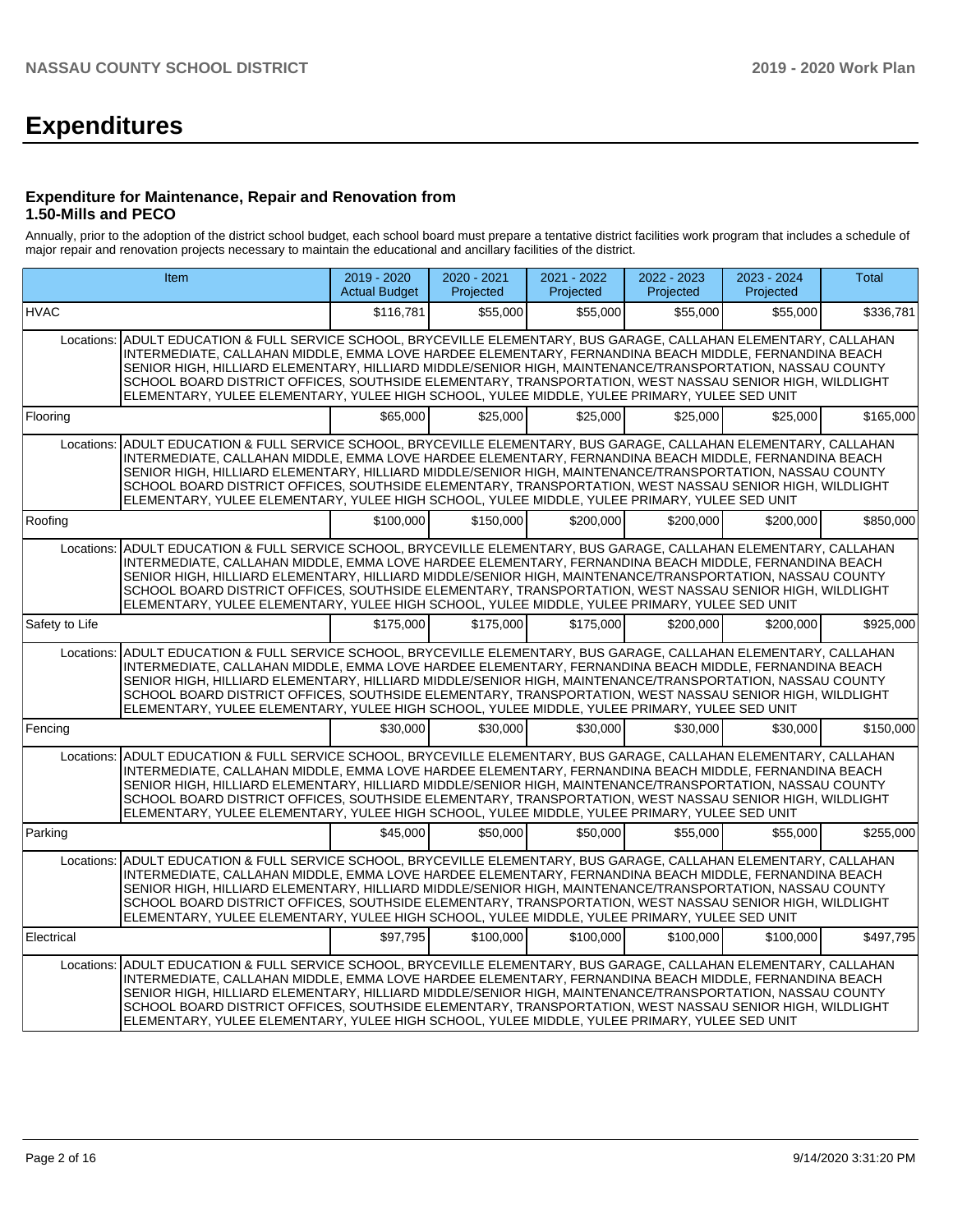| <b>Fire Alarm</b>                                                                                                                                                                                                                                                                                                                                                                                                                                                                                                                                   | \$35,000  | \$40,000  | \$40,000    | \$45,000    | \$45,000    | \$205,000   |
|-----------------------------------------------------------------------------------------------------------------------------------------------------------------------------------------------------------------------------------------------------------------------------------------------------------------------------------------------------------------------------------------------------------------------------------------------------------------------------------------------------------------------------------------------------|-----------|-----------|-------------|-------------|-------------|-------------|
| Locations: ADULT EDUCATION & FULL SERVICE SCHOOL, BRYCEVILLE ELEMENTARY, BUS GARAGE, CALLAHAN ELEMENTARY, CALLAHAN<br>INTERMEDIATE, CALLAHAN MIDDLE, EMMA LOVE HARDEE ELEMENTARY, FERNANDINA BEACH MIDDLE, FERNANDINA BEACH<br>ISENIOR HIGH. HILLIARD ELEMENTARY. HILLIARD MIDDLE/SENIOR HIGH. MAINTENANCE/TRANSPORTATION. NASSAU COUNTY<br>SCHOOL BOARD DISTRICT OFFICES, SOUTHSIDE ELEMENTARY, TRANSPORTATION, WEST NASSAU SENIOR HIGH, WILDLIGHT<br>ELEMENTARY, YULEE ELEMENTARY, YULEE HIGH SCHOOL, YULEE MIDDLE, YULEE PRIMARY, YULEE SED UNIT |           |           |             |             |             |             |
| Telephone/Intercom System                                                                                                                                                                                                                                                                                                                                                                                                                                                                                                                           | \$50,000  | \$55,000  | \$55,000    | \$55,000    | \$55,000    | \$270.000   |
| Locations: ADULT EDUCATION & FULL SERVICE SCHOOL, BRYCEVILLE ELEMENTARY, BUS GARAGE, CALLAHAN ELEMENTARY, CALLAHAN<br>INTERMEDIATE, CALLAHAN MIDDLE, EMMA LOVE HARDEE ELEMENTARY, FERNANDINA BEACH MIDDLE, FERNANDINA BEACH<br>SENIOR HIGH, HILLIARD ELEMENTARY, HILLIARD MIDDLE/SENIOR HIGH, MAINTENANCE/TRANSPORTATION, NASSAU COUNTY<br>SCHOOL BOARD DISTRICT OFFICES, SOUTHSIDE ELEMENTARY, TRANSPORTATION, WEST NASSAU SENIOR HIGH, WILDLIGHT<br>ELEMENTARY, YULEE ELEMENTARY, YULEE HIGH SCHOOL, YULEE MIDDLE, YULEE PRIMARY, YULEE SED UNIT  |           |           |             |             |             |             |
| Closed Circuit Television                                                                                                                                                                                                                                                                                                                                                                                                                                                                                                                           | \$20,000  | \$20,000  | \$20,000    | \$20,000    | \$20,000    | \$100,000   |
| Locations: ADULT EDUCATION & FULL SERVICE SCHOOL, BRYCEVILLE ELEMENTARY, BUS GARAGE, CALLAHAN ELEMENTARY, CALLAHAN<br>INTERMEDIATE, CALLAHAN MIDDLE, EMMA LOVE HARDEE ELEMENTARY, FERNANDINA BEACH MIDDLE, FERNANDINA BEACH<br>SENIOR HIGH, HILLIARD ELEMENTARY, HILLIARD MIDDLE/SENIOR HIGH, MAINTENANCE/TRANSPORTATION, NASSAU COUNTY<br>SCHOOL BOARD DISTRICT OFFICES. SOUTHSIDE ELEMENTARY, TRANSPORTATION, WEST NASSAU SENIOR HIGH, WILDLIGHT<br>ELEMENTARY, YULEE ELEMENTARY, YULEE HIGH SCHOOL, YULEE MIDDLE, YULEE PRIMARY, YULEE SED UNIT  |           |           |             |             |             |             |
| Paint                                                                                                                                                                                                                                                                                                                                                                                                                                                                                                                                               | \$20,000  | \$25,000  | \$25,000    | \$25,000    | \$25,000    | \$120,000   |
| Locations: ADULT EDUCATION & FULL SERVICE SCHOOL, BRYCEVILLE ELEMENTARY, BUS GARAGE, CALLAHAN ELEMENTARY, CALLAHAN<br>INTERMEDIATE, CALLAHAN MIDDLE, EMMA LOVE HARDEE ELEMENTARY, FERNANDINA BEACH MIDDLE, FERNANDINA BEACH<br>SENIOR HIGH, HILLIARD ELEMENTARY, HILLIARD MIDDLE/SENIOR HIGH, MAINTENANCE/TRANSPORTATION, NASSAU COUNTY<br>SCHOOL BOARD DISTRICT OFFICES, SOUTHSIDE ELEMENTARY, TRANSPORTATION, WEST NASSAU SENIOR HIGH, WILDLIGHT<br>ELEMENTARY, YULEE ELEMENTARY, YULEE HIGH SCHOOL, YULEE MIDDLE, YULEE PRIMARY, YULEE SED UNIT  |           |           |             |             |             |             |
| Maintenance/Repair                                                                                                                                                                                                                                                                                                                                                                                                                                                                                                                                  | \$200,000 | \$200,000 | \$225,000   | \$250,000   | \$250,000   | \$1,125,000 |
| Locations: ADULT EDUCATION & FULL SERVICE SCHOOL, BRYCEVILLE ELEMENTARY, BUS GARAGE, CALLAHAN ELEMENTARY, CALLAHAN<br>INTERMEDIATE, CALLAHAN MIDDLE, EMMA LOVE HARDEE ELEMENTARY, FERNANDINA BEACH MIDDLE, FERNANDINA BEACH<br>SENIOR HIGH, HILLIARD ELEMENTARY, HILLIARD MIDDLE/SENIOR HIGH, MAINTENANCE/TRANSPORTATION, NASSAU COUNTY<br>SCHOOL BOARD DISTRICT OFFICES, SOUTHSIDE ELEMENTARY, TRANSPORTATION, WEST NASSAU SENIOR HIGH, WILDLIGHT<br>ELEMENTARY, YULEE ELEMENTARY, YULEE HIGH SCHOOL, YULEE MIDDLE, YULEE PRIMARY, YULEE SED UNIT  |           |           |             |             |             |             |
| Sub Total:                                                                                                                                                                                                                                                                                                                                                                                                                                                                                                                                          | \$954.576 | \$925,000 | \$1,000,000 | \$1,060,000 | \$1,060,000 | \$4,999,576 |

| PECO Maintenance Expenditures | \$251,624 | \$251,624 | \$251,624 | \$251,624 | \$251,624 | \$1,258,120 |
|-------------------------------|-----------|-----------|-----------|-----------|-----------|-------------|
| 1.50 Mill Sub Total: I        | \$702,952 | \$673,376 | \$748.376 | \$808,376 | \$808,376 | \$3,741,456 |

No items have been specified.

| \$954<br>\$925,000<br>.000.000<br>4.576'<br>.060.000<br>.060.000<br>nnn.<br>Гоtal:<br>. . |  |  |  |     |
|-------------------------------------------------------------------------------------------|--|--|--|-----|
|                                                                                           |  |  |  | 576 |

## **Local 1.50 Mill Expenditure For Maintenance, Repair and Renovation**

Anticipated expenditures expected from local funding sources over the years covered by the current work plan.

| Item                                      | $2019 - 2020$<br><b>Actual Budget</b> | $2020 - 2021$<br>Projected | 2021 - 2022<br>Projected | 2022 - 2023<br>Projected | 2023 - 2024<br>Projected | Total       |
|-------------------------------------------|---------------------------------------|----------------------------|--------------------------|--------------------------|--------------------------|-------------|
| Remaining Maint and Repair from 1.5 Mills | \$702.952                             | \$673,376                  | \$748.376                | \$808,376                | \$808.376                | \$3,741,456 |
| Maintenance/Repair Salaries               | \$2,350,000                           | \$2,350,000                | \$2,350,000              | \$2,350,000              | \$0 <sub>1</sub>         | \$9,400,000 |
| School Bus Purchases                      | \$805,000                             | \$800,000                  | \$800,000                | \$800,000                | \$0                      | \$3,205,000 |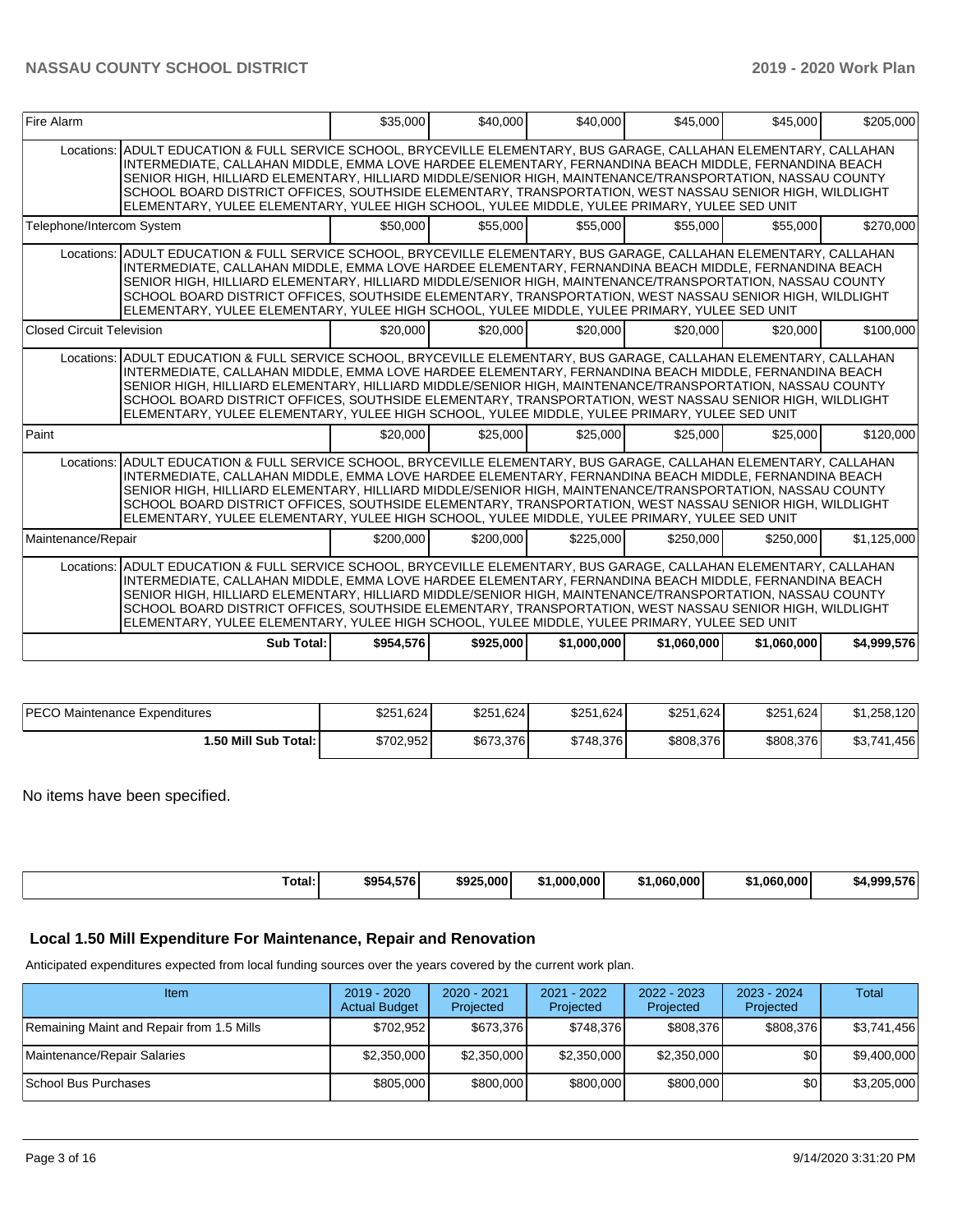| <b>Other Vehicle Purchases</b>                               | \$324,000        | \$0         | \$0         | \$0         | \$0       | \$324,000    |
|--------------------------------------------------------------|------------------|-------------|-------------|-------------|-----------|--------------|
| Capital Outlay Equipment                                     | \$0              | \$0         | \$0         | \$0         | \$0       | \$0          |
| <b>Rent/Lease Payments</b>                                   | \$0              | \$0         | \$0         | \$0         | \$0       | \$0          |
| <b>COP Debt Service</b>                                      | \$0              | \$0         | \$0         | \$0         | \$0       | \$0          |
| Rent/Lease Relocatables                                      | \$316,800        | \$160,000   | \$160,000   | \$160,000   | \$0       | \$796,800    |
| Environmental Problems                                       | \$0              | \$0         | \$0         | \$0         | \$0       | \$0          |
| ls.1011.14 Debt Service                                      | \$0              | \$0         | \$0         | \$0         | \$0       | \$0          |
| Special Facilities Construction Account                      | \$0 <sub>1</sub> | \$0         | \$0         | \$0         | \$0       | \$0          |
| Premiums for Property Casualty Insurance - 1011.71<br>(4a,b) | \$541,000        | \$500,000   | \$500,000   | \$500,000   | \$0       | \$2,041,000  |
| Qualified School Construction Bonds (QSCB)                   | \$0              | \$0         | \$0         | \$0         | \$0       | \$0          |
| Qualified Zone Academy Bonds (QZAB)                          | \$0              | \$0         | \$0         | \$0         | \$0       | \$0          |
| Disttrict Wide Relocatable Set-Up Costs                      | \$100,000        | \$100,000   | \$100,000   | \$100,000   | \$0       | \$400,000    |
| <b>Local Expenditure Totals:</b>                             | \$5,139,752      | \$4,583,376 | \$4,658,376 | \$4,718,376 | \$808,376 | \$19,908,256 |

## **Revenue**

## **1.50 Mill Revenue Source**

Schedule of Estimated Capital Outlay Revenue from each currently approved source which is estimated to be available for expenditures on the projects included in the tentative district facilities work program. All amounts are NET after considering carryover balances, interest earned, new COP's, 1011.14 and 1011.15 loans, etc. Districts cannot use 1.5-Mill funds for salaries except for those explicitly associated with maintenance/repair projects. (1011.71 (5), F.S.)

| Item                                                                                | <b>Fund</b> | $2019 - 2020$<br><b>Actual Value</b> | 2020 - 2021<br>Projected | 2021 - 2022<br>Projected | 2022 - 2023<br>Projected | $2023 - 2024$<br>Projected | Total            |
|-------------------------------------------------------------------------------------|-------------|--------------------------------------|--------------------------|--------------------------|--------------------------|----------------------------|------------------|
| $(1)$ Non-exempt property<br>lassessed valuation                                    |             | \$10,095,367,308                     | \$10,800,681,343         | \$11,467,114,866         | \$12,205,058,584         | \$12,953,886,509           | \$57,522,108,610 |
| (2) The Millage projected for<br>discretionary capital outlay per<br>ls.1011.71     |             | 1.50                                 | 1.50                     | 1.50                     | 1.50                     | 1.50                       |                  |
| $(3)$ Full value of the 1.50-Mill<br>discretionary capital outlay per<br>ls.1011.71 |             | \$16,960,217                         | \$18,145,145             | \$19,264,753             | \$20,504,498             | \$21,762,529               | \$96,637,142     |
| $(4)$ Value of the portion of the 1.50<br>-Mill ACTUALLY levied                     | 370         | \$14,537,329                         | \$15,552,981             | \$16,512,645             | \$17,575,284             | \$18,653,597               | \$82,831,836     |
| $(5)$ Difference of lines $(3)$ and $(4)$                                           |             | \$2,422,888                          | \$2,592,164              | \$2,752,108              | \$2,929,214              | \$3,108,932                | \$13,805,306     |

## **PECO Revenue Source**

The figure in the row designated "PECO Maintenance" will be subtracted from funds available for new construction because PECO maintenance dollars cannot be used for new construction.

| Item                          | Fund | $2019 - 2020$<br><b>Actual Budget</b> | $2020 - 2021$<br>Projected | 2021 - 2022<br>Projected | 2022 - 2023<br>Projected | $2023 - 2024$<br>Projected | Total       |
|-------------------------------|------|---------------------------------------|----------------------------|--------------------------|--------------------------|----------------------------|-------------|
| PECO New Construction         | 340  | \$0                                   | \$0                        | \$0                      | \$0                      | \$0                        | \$0         |
| PECO Maintenance Expenditures |      | \$251,624                             | \$251.624                  | \$251.624                | \$251.624                | \$251.624                  | \$1,258,120 |
|                               |      | \$251,624                             | \$251.624                  | \$251,624                | \$251,624                | \$251.624                  | \$1,258,120 |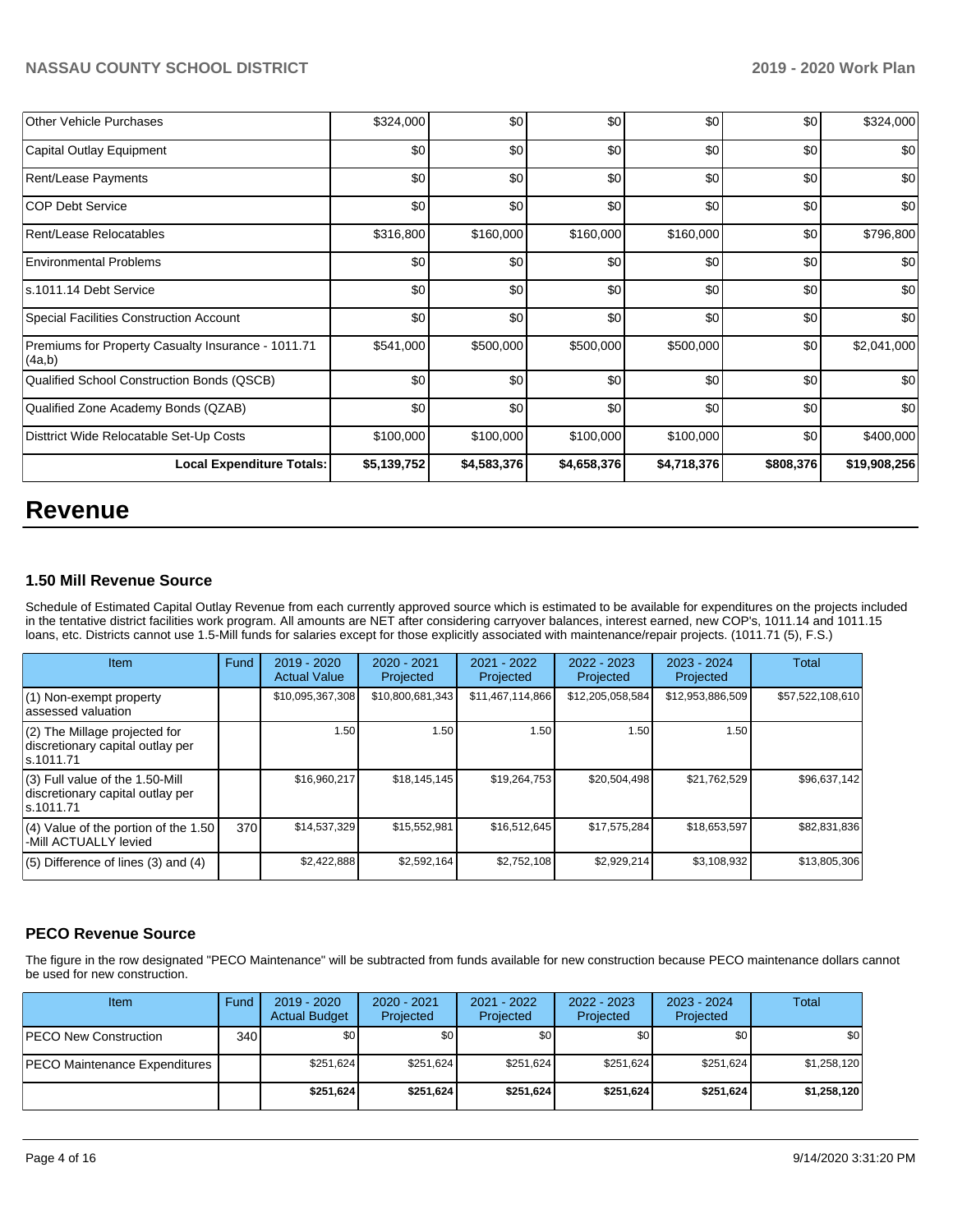## **CO & DS Revenue Source**

Revenue from Capital Outlay and Debt Service funds.

| Item                                            | Fund | 2019 - 2020<br><b>Actual Budget</b> | 2020 - 2021<br>Projected | 2021 - 2022<br>Projected | 2022 - 2023<br>Projected | $2023 - 2024$<br>Projected | Total       |
|-------------------------------------------------|------|-------------------------------------|--------------------------|--------------------------|--------------------------|----------------------------|-------------|
| CO & DS Cash Flow-through<br><b>Distributed</b> | 360  | \$373,600                           | \$373,600                | \$373,600                | \$373,600                | \$373,600                  | \$1,868,000 |
| CO & DS Interest on<br>Undistributed CO         | 360  | \$7,546                             | \$7,546                  | \$7,546                  | \$7,546                  | \$7,546                    | \$37,730    |
|                                                 |      | \$381,146                           | \$381,146                | \$381,146                | \$381,146                | \$381,146                  | \$1,905,730 |

## **Fair Share Revenue Source**

Nothing reported for this section. All legally binding commitments for proportionate fair-share mitigation for impacts on public school facilities must be included in the 5-year district work program.

## **Sales Surtax Referendum**

Specific information about any referendum for a 1-cent or 1/2-cent surtax referendum during the previous year.

**Did the school district hold a surtax referendum during the past fiscal year 2018 - 2019?**

No

## **Additional Revenue Source**

Any additional revenue sources

| <b>Item</b>                                                                                            | $2019 - 2020$<br><b>Actual Value</b> | 2020 - 2021<br>Projected | 2021 - 2022<br>Projected | 2022 - 2023<br>Projected | $2023 - 2024$<br>Projected | Total |
|--------------------------------------------------------------------------------------------------------|--------------------------------------|--------------------------|--------------------------|--------------------------|----------------------------|-------|
| Proceeds from a s.1011.14/15 F.S. Loans                                                                | \$0                                  | \$0                      | \$0                      | \$0                      | \$0                        | \$0   |
| District Bonds - Voted local bond<br>referendum proceeds per s.9, Art VII<br><b>State Constitution</b> | \$0                                  | \$0                      | \$0                      | \$0                      | \$0                        | \$0   |
| Proceeds from Special Act Bonds                                                                        | \$0                                  | \$0                      | \$0                      | \$0                      | \$0                        | \$0   |
| Estimated Revenue from CO & DS Bond<br>Sale                                                            | \$0                                  | \$0                      | \$0                      | \$0                      | \$0                        | \$0   |
| Proceeds from Voted Capital<br>Improvements millage                                                    | \$0                                  | \$0                      | \$0                      | \$0                      | \$0                        | \$0   |
| Other Revenue for Other Capital Projects                                                               | \$0                                  | \$0                      | \$0                      | \$0                      | \$0                        | \$0   |
| Proceeds from 1/2 cent sales surtax<br>authorized by school board                                      | \$0                                  | \$0                      | \$0                      | \$0                      | \$0                        | \$0   |
| Proceeds from local governmental<br>infrastructure sales surtax                                        | \$0                                  | \$0                      | \$0                      | \$0                      | \$0                        | \$0   |
| Proceeds from Certificates of<br>Participation (COP's) Sale                                            | \$0                                  | \$0                      | \$0                      | \$0                      | \$0                        | \$0   |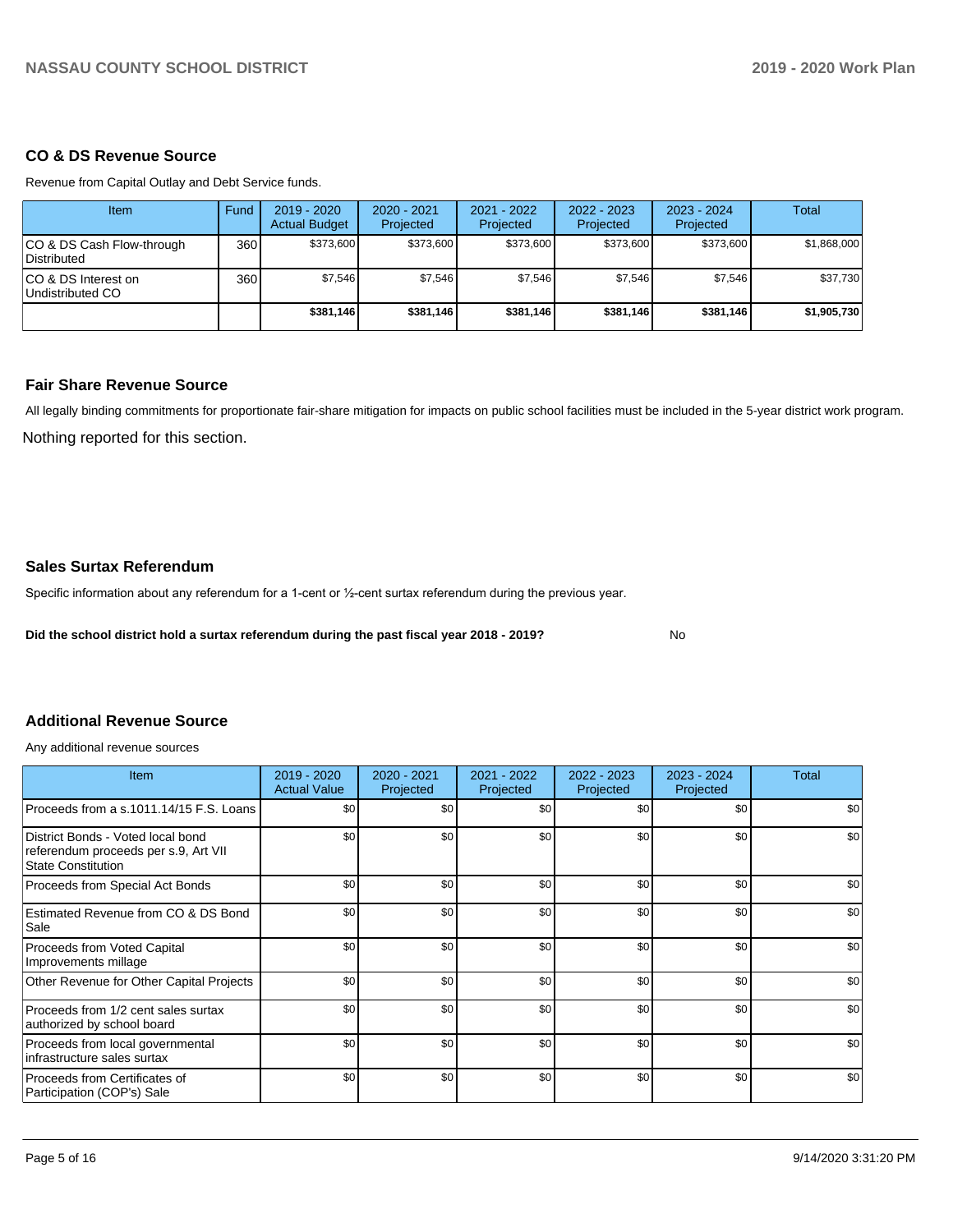| Classrooms First Bond proceeds amount<br>authorized in FY 1997-98                                                         | \$0          | \$0         | \$0         | \$0         | \$0         | \$0          |
|---------------------------------------------------------------------------------------------------------------------------|--------------|-------------|-------------|-------------|-------------|--------------|
| <b>Classrooms for Kids</b>                                                                                                | \$0          | \$0         | \$0         | \$0         | \$0         | \$0          |
| <b>District Equity Recognition</b>                                                                                        | \$0          | \$0         | \$0         | \$0         | \$0         | \$0          |
| <b>Federal Grants</b>                                                                                                     | \$0          | \$0         | \$0         | \$0         | \$0         | \$0          |
| Proportionate share mitigation (actual<br>cash revenue only, not in kind donations)                                       | \$0          | \$0         | \$0         | \$0         | \$0         | \$0          |
| Impact fees received                                                                                                      | \$5,000,000  | \$5,000,000 | \$5,000,000 | \$5,000,000 | \$5,000,000 | \$25,000,000 |
| Private donations                                                                                                         | \$0          | \$0         | \$0         | \$0         | \$0         | \$0          |
| Grants from local governments or not-for-<br>profit organizations                                                         | \$0          | \$0         | \$0         | \$0         | \$0         | \$0          |
| Interest, Including Profit On Investment                                                                                  | \$0          | \$0         | \$0         | \$0         | \$0         | \$0          |
| Revenue from Bonds pledging proceeds<br>from 1 cent or 1/2 cent Sales Surtax                                              | \$0          | \$0         | \$0         | \$0         | \$0         | \$0          |
| <b>Total Fund Balance Carried Forward</b>                                                                                 | \$39,124,672 | \$25,000    | \$25,000    | \$25,000    | \$0         | \$39,199,672 |
| General Capital Outlay Obligated Fund<br><b>Balance Carried Forward From Total</b><br><b>Fund Balance Carried Forward</b> | \$0          | \$0         | \$0         | \$0         | \$0         | \$0          |
| Special Facilities Construction Account                                                                                   | \$0          | \$0         | \$0         | \$0         | \$0         | \$0          |
| One Cent - 1/2 Cent Sales Surtax Debt<br>Service From Total Fund Balance Carried<br>Forward                               | \$0          | \$0         | \$0         | \$0         | \$0         | \$0          |
| Capital Outlay Projects Funds Balance<br><b>Carried Forward From Total Fund</b><br><b>Balance Carried Forward</b>         | \$0          | \$0         | \$0         | \$0         | \$0         | \$0          |
| <b>Subtotal</b>                                                                                                           | \$44,124,672 | \$5,025,000 | \$5,025,000 | \$5,025,000 | \$5,000,000 | \$64,199,672 |

## **Total Revenue Summary**

| <b>Item Name</b>                                            | $2019 - 2020$<br><b>Budget</b> | 2020 - 2021<br>Projected | 2021 - 2022<br>Projected | $2022 - 2023$<br>Projected | 2023 - 2024<br>Projected | <b>Five Year Total</b> |
|-------------------------------------------------------------|--------------------------------|--------------------------|--------------------------|----------------------------|--------------------------|------------------------|
| Local 1.5 Mill Discretionary Capital Outlay<br>l Revenue    | \$14,537,329                   | \$15,552,981             | \$16,512,645             | \$17,575,284               | \$18,653,597             | \$82,831,836           |
| IPECO and 1.5 Mill Maint and Other 1.5<br>Mill Expenditures | (\$5,139,752)                  | (\$4,583,376)            | (\$4,658,376)            | (\$4,718,376)              | (\$808,376)              | (\$19,908,256)         |
| <b>IPECO Maintenance Revenue</b>                            | \$251.624                      | \$251.624                | \$251,624                | \$251.624                  | \$251,624                | \$1,258,120            |
| Available 1.50 Mill for New<br><b>Construction</b>          | \$9,397,577                    | \$10,969,605             | \$11,854,269             | \$12,856,908               | \$17,845,221             | \$62,923,580           |

| <b>Item Name</b>                      | 2019 - 2020<br><b>Budget</b> | $2020 - 2021$<br>Projected | 2021 - 2022<br>Projected | 2022 - 2023<br>Projected | 2023 - 2024<br>Projected | <b>Five Year Total</b> |
|---------------------------------------|------------------------------|----------------------------|--------------------------|--------------------------|--------------------------|------------------------|
| ICO & DS Revenue                      | \$381,146                    | \$381,146                  | \$381.146                | \$381.146                | \$381,146                | \$1,905,730            |
| <b>IPECO New Construction Revenue</b> | \$0 <sub>1</sub>             | \$0                        | \$0                      | \$0                      | \$0 <sub>1</sub>         | \$0                    |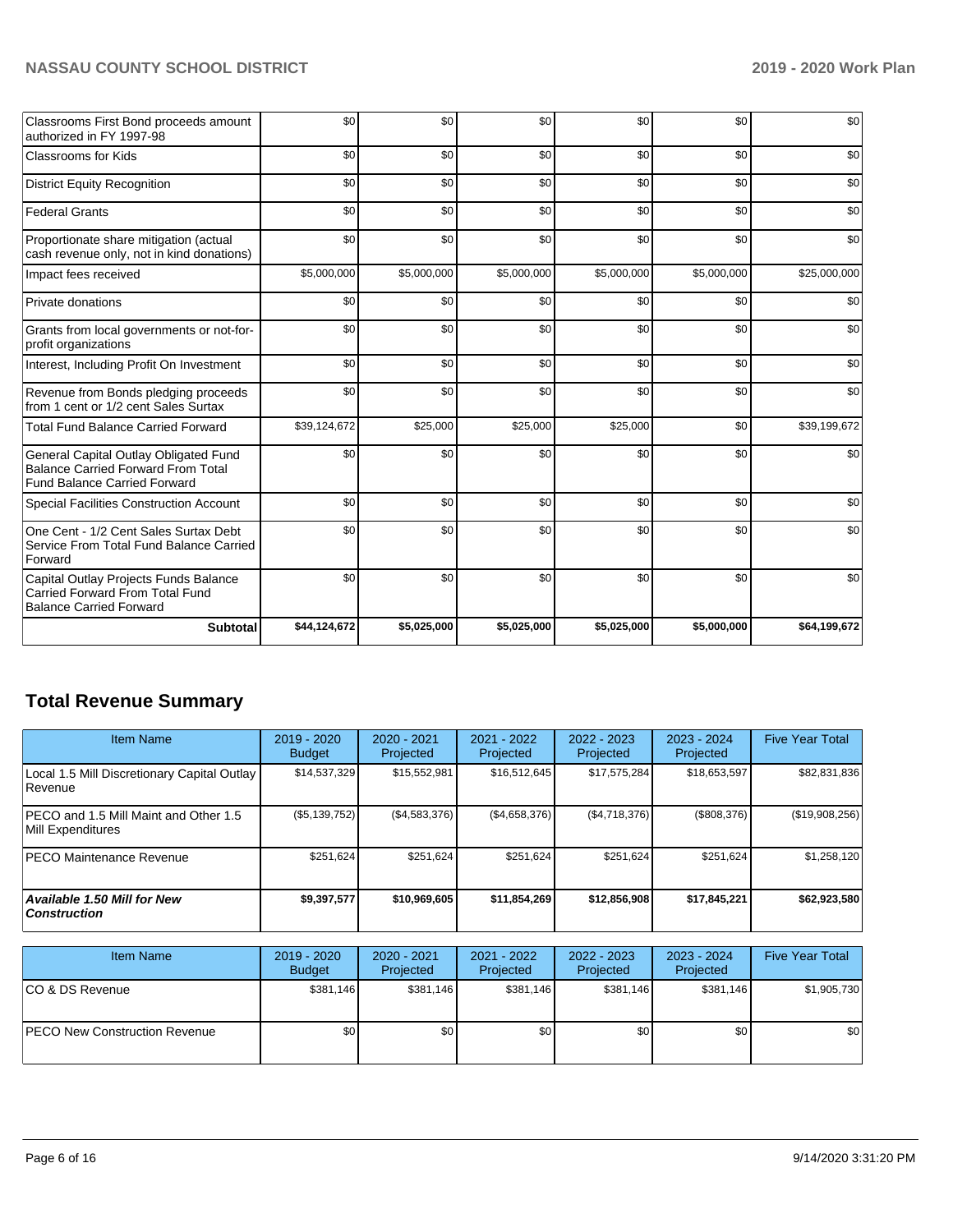| Other/Additional Revenue        | \$44,124,672 | \$5,025,000  | \$5,025,000  | \$5,025,000  | \$5,000,000  | \$64,199,672  |
|---------------------------------|--------------|--------------|--------------|--------------|--------------|---------------|
|                                 |              |              |              |              |              |               |
| <b>Total Additional Revenue</b> | \$44,505,818 | \$5,406,146  | \$5,406,146  | \$5,406,146  | \$5,381,146  | \$66,105,402  |
| <b>Total Available Revenue</b>  | \$53,903,395 | \$16,375,751 | \$17.260,415 | \$18,263,054 | \$23.226.367 | \$129.028.982 |

# **Project Schedules**

## **Capacity Project Schedules**

A schedule of capital outlay projects necessary to ensure the availability of satisfactory classrooms for the projected student enrollment in K-12 programs.

| <b>Project Description</b>                                                                                                                                                                                                                                                            | Location                              |                          | 2019 - 2020 | 2020 - 2021 | 2021 - 2022    | 2022 - 2023    | 2023 - 2024 | Total           | Funded |
|---------------------------------------------------------------------------------------------------------------------------------------------------------------------------------------------------------------------------------------------------------------------------------------|---------------------------------------|--------------------------|-------------|-------------|----------------|----------------|-------------|-----------------|--------|
| Remodeling/New<br>Construction BLDG<br> 01, 07, 05, 08, 09,<br>04, 02 Classrooms.                                                                                                                                                                                                     | CALLAHAN<br><b>ELEMENTARY</b>         | Planned<br>Cost:         | \$0         | \$0         | \$0            | \$6,000,000    | \$0         | \$6,000,000 No  |        |
|                                                                                                                                                                                                                                                                                       |                                       | <b>Student Stations:</b> | $\mathbf 0$ | $\mathbf 0$ | 0              | 41             | 0           | 41              |        |
|                                                                                                                                                                                                                                                                                       |                                       | <b>Total Classrooms:</b> | 0           | $\mathbf 0$ | 0              | $\overline{2}$ | $\Omega$    | 2               |        |
|                                                                                                                                                                                                                                                                                       |                                       | Gross Sq Ft:             | $\mathbf 0$ | $\mathbf 0$ | $\mathbf 0$    | 4,578          | $\Omega$    | 4,578           |        |
| 3 Units<br>Intermediate/Middle<br>Classrooms, 1<br><b>Vocational Tech Lab</b>                                                                                                                                                                                                         | <b>CALLAHAN MIDDLE</b>                | Planned<br>Cost:         | \$0         | \$0         | \$0            | \$0            | \$3,000,000 | \$3,000,000 No  |        |
|                                                                                                                                                                                                                                                                                       | <b>Student Stations:</b>              |                          | $\mathbf 0$ | $\mathbf 0$ | 0              | $\Omega$       | 66          | 66              |        |
|                                                                                                                                                                                                                                                                                       | <b>Total Classrooms:</b>              |                          | $\mathbf 0$ | $\Omega$    | $\Omega$       | $\Omega$       | 3           | 3               |        |
|                                                                                                                                                                                                                                                                                       | Gross Sq Ft:                          |                          | $\Omega$    | $\Omega$    | $\Omega$       | $\Omega$       | 5,500       | 5,500           |        |
| Adding 8 units of<br>PRIMARY<br>CLASSROOM (K-3)<br>(882)<br>NSF), 5 units of<br><b>INTERMEDIATE/MID</b><br>DLE<br>CLASSROOM (4-8)<br>(858 NSF), 1<br>unit of PRIMARY<br>SKILLS LAB (K-3)<br>(882 NSF), 1 unit of<br>ART -<br>ELEMENTARY (1000<br>NSF) and related<br><b>SITE WORK</b> | <b>WILDLIGHT</b><br><b>ELEMENTARY</b> | Planned<br>Cost:         | \$6,550,000 | \$0         | \$0            | \$0            | \$0         | \$6,550,000 Yes |        |
|                                                                                                                                                                                                                                                                                       |                                       | <b>Student Stations:</b> | 254         | $\mathbf 0$ | 0              | 0              | 0           | 254             |        |
|                                                                                                                                                                                                                                                                                       |                                       | <b>Total Classrooms:</b> | 13          | $\mathbf 0$ | 0              | 0              | 0           | 13              |        |
|                                                                                                                                                                                                                                                                                       |                                       | Gross Sq Ft:             | 16,778      | $\Omega$    | $\overline{0}$ | $\Omega$       | $\Omega$    | 16,778          |        |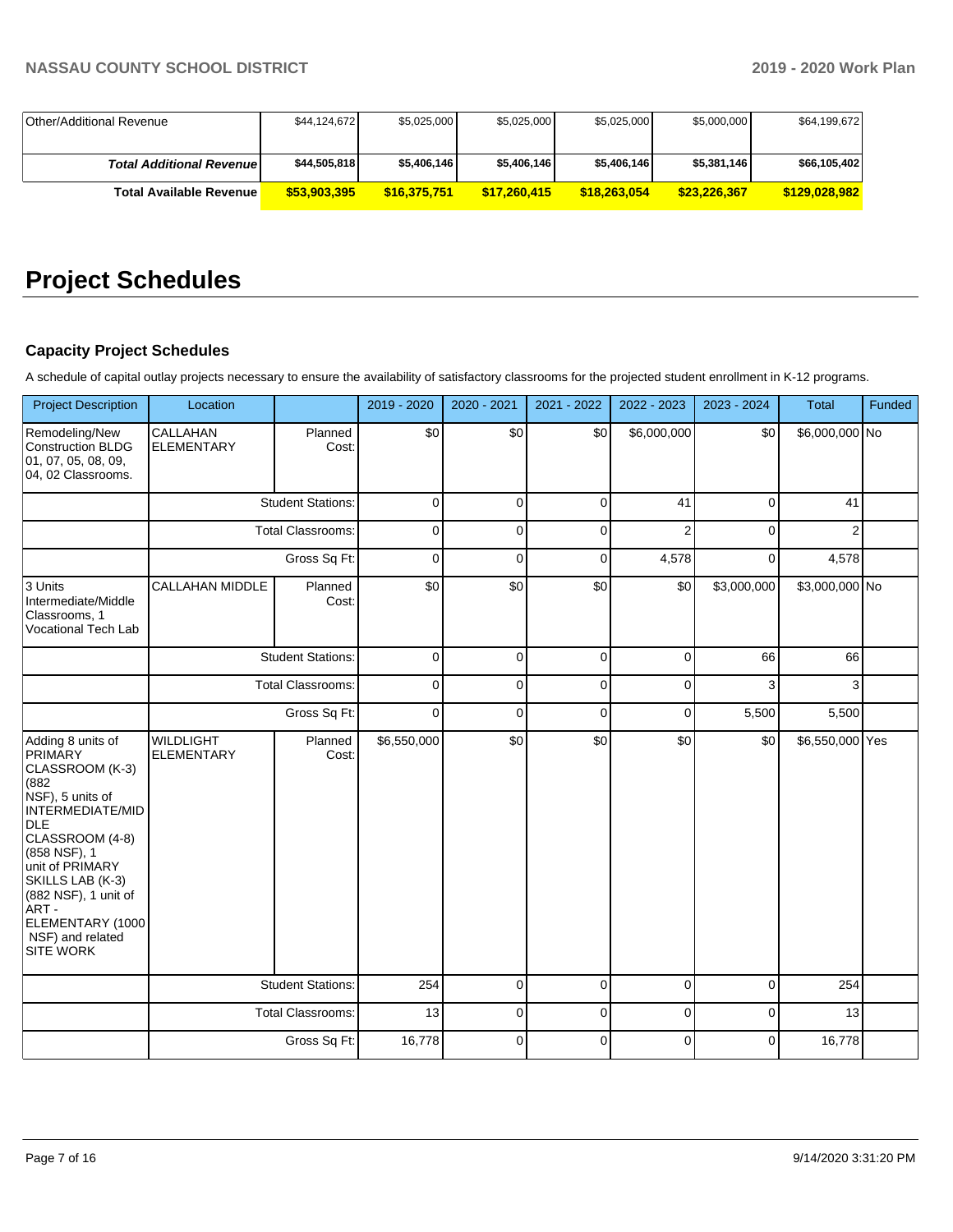| New Construction:<br>Adding 15 units of<br> SENIÓR HIGH<br><b>CLASSROOMS</b><br>(9th-12th) (882)<br>NSF), one (1) WORK<br>EVALUATION LAB,<br>one (1) VPI LAB<br>which includes 1<br>vocational Related<br>Classroom and<br>related spaces for all.<br>ROADWAY<br>IMPROVEMENTS,<br><b>PARKING LOT</b><br>IMPROVEMENTS,<br><b>TENN</b> | YULEE HIGH<br><b>SCHOOL</b> | Planned<br>Cost:         | \$15,000,000 | \$0          | \$0         | \$0            | \$0         | \$15,000,000 Yes |  |
|--------------------------------------------------------------------------------------------------------------------------------------------------------------------------------------------------------------------------------------------------------------------------------------------------------------------------------------|-----------------------------|--------------------------|--------------|--------------|-------------|----------------|-------------|------------------|--|
|                                                                                                                                                                                                                                                                                                                                      |                             | <b>Student Stations:</b> | 375          | $\mathbf 0$  | $\pmb{0}$   | $\mathbf 0$    | $\mathbf 0$ | 375              |  |
|                                                                                                                                                                                                                                                                                                                                      | <b>Total Classrooms:</b>    |                          | 15           | $\mathbf 0$  | $\mathbf 0$ | $\mathbf 0$    | $\mathbf 0$ | 15               |  |
|                                                                                                                                                                                                                                                                                                                                      | Gross Sq Ft:                |                          | 17,305       | $\mathbf 0$  | $\mathbf 0$ | $\Omega$       | $\mathbf 0$ | 17,305           |  |
| New Construction:<br>Adding 17 units of<br><b>INTERMEDIATE</b><br><b>CLASSROOMS</b><br>(6th-8th) (882<br>NSF), and related<br>spaces for all.                                                                                                                                                                                        | YULEE MIDDLE                | Planned<br>Cost:         | \$5,500,000  | \$0          | \$0         | \$0            | \$0         | \$5,500,000 Yes  |  |
|                                                                                                                                                                                                                                                                                                                                      |                             | <b>Student Stations:</b> | 374          | $\mathbf 0$  | $\pmb{0}$   | 0              | 0           | 374              |  |
|                                                                                                                                                                                                                                                                                                                                      | <b>Total Classrooms:</b>    |                          | 17           | $\mathbf 0$  | $\mathbf 0$ | 0              | $\mathbf 0$ | 17               |  |
|                                                                                                                                                                                                                                                                                                                                      | Gross Sq Ft:                |                          | 19,000       | 0            | 0           | 0              | 0           | 19,000           |  |
|                                                                                                                                                                                                                                                                                                                                      |                             | <b>Planned Cost:</b>     | \$27,050,000 | \$0          | \$0         | \$6,000,000    | \$3,000,000 | \$36,050,000     |  |
|                                                                                                                                                                                                                                                                                                                                      |                             | <b>Student Stations:</b> | 1,003        | $\bf{0}$     | $\bf{0}$    | 41             | 66          | 1,110            |  |
|                                                                                                                                                                                                                                                                                                                                      |                             | <b>Total Classrooms:</b> | 45           | $\mathbf{0}$ | $\bf{0}$    | $\overline{2}$ | 3           | 50               |  |
|                                                                                                                                                                                                                                                                                                                                      |                             | Gross Sq Ft:             | 53,083       | $\bf{0}$     | $\bf{0}$    | 4,578          | 5,500       | 63,161           |  |

## **Other Project Schedules**

Major renovations, remodeling, and additions of capital outlay projects that do not add capacity to schools.

| <b>Project Description</b>                                                           | Location                                                         | 2019 - 2020<br><b>Actual Budget</b> | $2020 - 2021$<br>Projected | 2021 - 2022<br>Projected | 2022 - 2023<br>Projected | $2023 - 2024$<br>Projected | <b>Total</b>    | Funded |
|--------------------------------------------------------------------------------------|------------------------------------------------------------------|-------------------------------------|----------------------------|--------------------------|--------------------------|----------------------------|-----------------|--------|
| District Wide Technology<br>Additions, Upgrades, Refresh,<br>and Digital Classrooms. | Location not specified                                           | \$903,902                           | \$900,000                  | \$500,000                | \$500,000                | \$500,000                  | \$3,303,902 Yes |        |
| District Wide Land Purchases                                                         | Location not specified                                           | \$1,671,323                         | \$1,500,000                | \$896.237                | \$1,500,000              | \$0                        | \$5,567,560 Yes |        |
| District Office Renovations                                                          | <b>NASSAU COUNTY</b><br>ISCHOOL BOARD<br><b>DISTRICT OFFICES</b> | \$210,526                           | \$0                        | \$0                      | \$0                      | \$0                        | \$210,526 Yes   |        |
| <b>Playground Equipment District</b><br>Wide                                         | Location not specified                                           | \$116,888                           | \$50,000                   | \$55,000                 | \$50,000                 | \$0                        | \$271,888 Yes   |        |
| District Wide Custodial<br>Equipment Needs.                                          | Location not specified                                           | \$40,000                            | \$70,000                   | \$70,000                 | \$70,000                 | \$0                        | \$250,000 Yes   |        |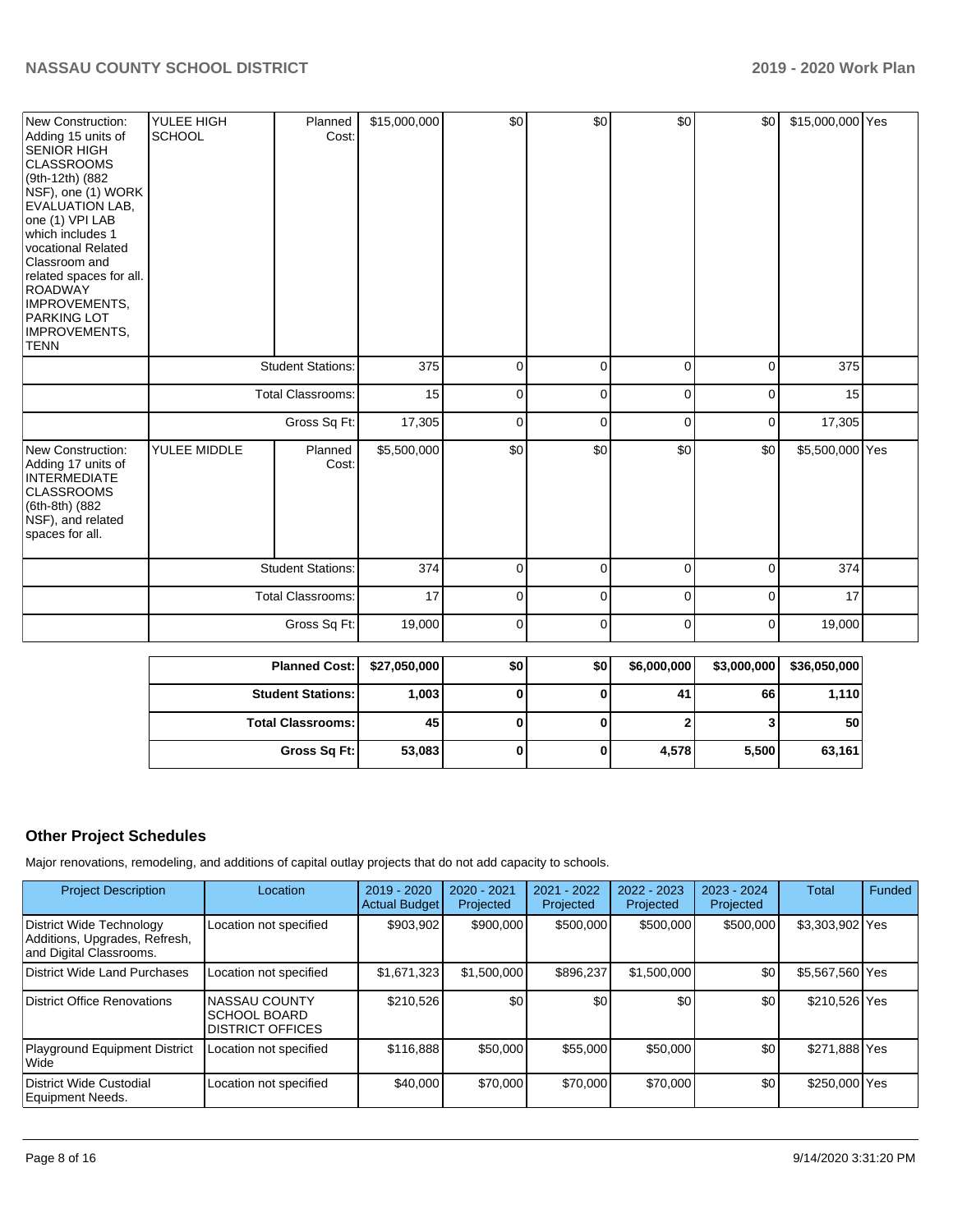| <b>Energy Conservation Projects</b>                                              | Location not specified                        | \$41,313    | \$50,000    | \$50,000     | \$50,000    | \$0       | \$191,313 Yes    |  |
|----------------------------------------------------------------------------------|-----------------------------------------------|-------------|-------------|--------------|-------------|-----------|------------------|--|
| District wide Furniture Needs.                                                   | Location not specified                        | \$428,129   | \$250,000   | \$250,000    | \$250,000   | \$0       | \$1,178,129 Yes  |  |
| <b>District Wide Telephone</b><br><b>System Upgrades</b>                         | Location not specified                        | \$587,284   | \$0         | \$0          | \$0         | \$0       | \$587,284 Yes    |  |
| New School Yulee Community<br>(TBD)                                              | Location not specified                        | \$0         | \$0         | \$15,439,178 | \$0         | \$0       | \$15,439,178 Yes |  |
| Provide parent pick-up/drop off<br>facilities                                    | HILLIARD ELEMENTARY                           | \$800,000   | \$0         | \$0          | \$0         | \$0       | \$800,000 Yes    |  |
| Provide parent pick-up/drop off<br><i><b>Ifacilities</b></i>                     | CALLAHAN<br><b>INTERMEDIATE</b>               | \$800,000   | \$0         | \$0          | \$0         | \$0       | \$800,000 Yes    |  |
| Front Office Fortifications.                                                     | Location not specified                        | \$100,000   | \$0         | \$0          | \$0         | \$0       | \$100,000 Yes    |  |
| Add perimeter Fencing (All<br>locations needed for additional<br>security needs) | Location not specified                        | \$560,000   | \$0         | \$0          | \$0         | \$0       | \$560,000 Yes    |  |
| <b>District Wide Security</b><br>Improvements as Needed.                         | Location not specified                        | \$240,000   | \$0         | \$0          | \$0         | \$0       | \$240,000 Yes    |  |
| District Wide Electrical Up-<br>Grades.                                          | Location not specified                        | \$90,764    | \$0         | \$0          | \$0         | \$0       | \$90,764 Yes     |  |
| Ceiling Improvements                                                             | YULEE PRIMARY                                 | \$0         | \$800,000   | \$0          | \$0         | \$0       | \$800,000 Yes    |  |
| District Wide HV/AC<br>Replacements.                                             | Location not specified                        | \$747,610   | \$0         | \$0          | \$0         | \$0       | \$747,610 Yes    |  |
| District Wide Roof<br>Improvements.                                              | Location not specified                        | \$1,386,000 | \$0         | \$0          | \$0         | \$0       | \$1,386,000 Yes  |  |
| Re-pipe Water Mains.                                                             | <b>FERNANDINA BEACH</b><br><b>SENIOR HIGH</b> | \$50,000    | \$0         | \$0          | \$0         | \$0       | \$50,000 Yes     |  |
| Repair/Replace Irrigation Wells.                                                 | Location not specified                        | \$62,000    | \$0         | \$0          | \$0         | \$0       | \$62,000 Yes     |  |
| Replace Intercom System.                                                         | <b>FERNANDINA BEACH</b><br><b>SENIOR HIGH</b> | \$70,000    | \$0         | \$0          | \$0         | \$0       | \$70,000 Yes     |  |
|                                                                                  |                                               | \$8,905,739 | \$3,620,000 | \$17,260,415 | \$2,420,000 | \$500,000 | \$32,706,154     |  |

## **Additional Project Schedules**

Any projects that are not identified in the last approved educational plant survey.

Nothing reported for this section.

## **Non Funded Growth Management Project Schedules**

Schedule indicating which projects, due to planned development, that CANNOT be funded from current revenues projected over the next five years.

Nothing reported for this section.

# **Tracking**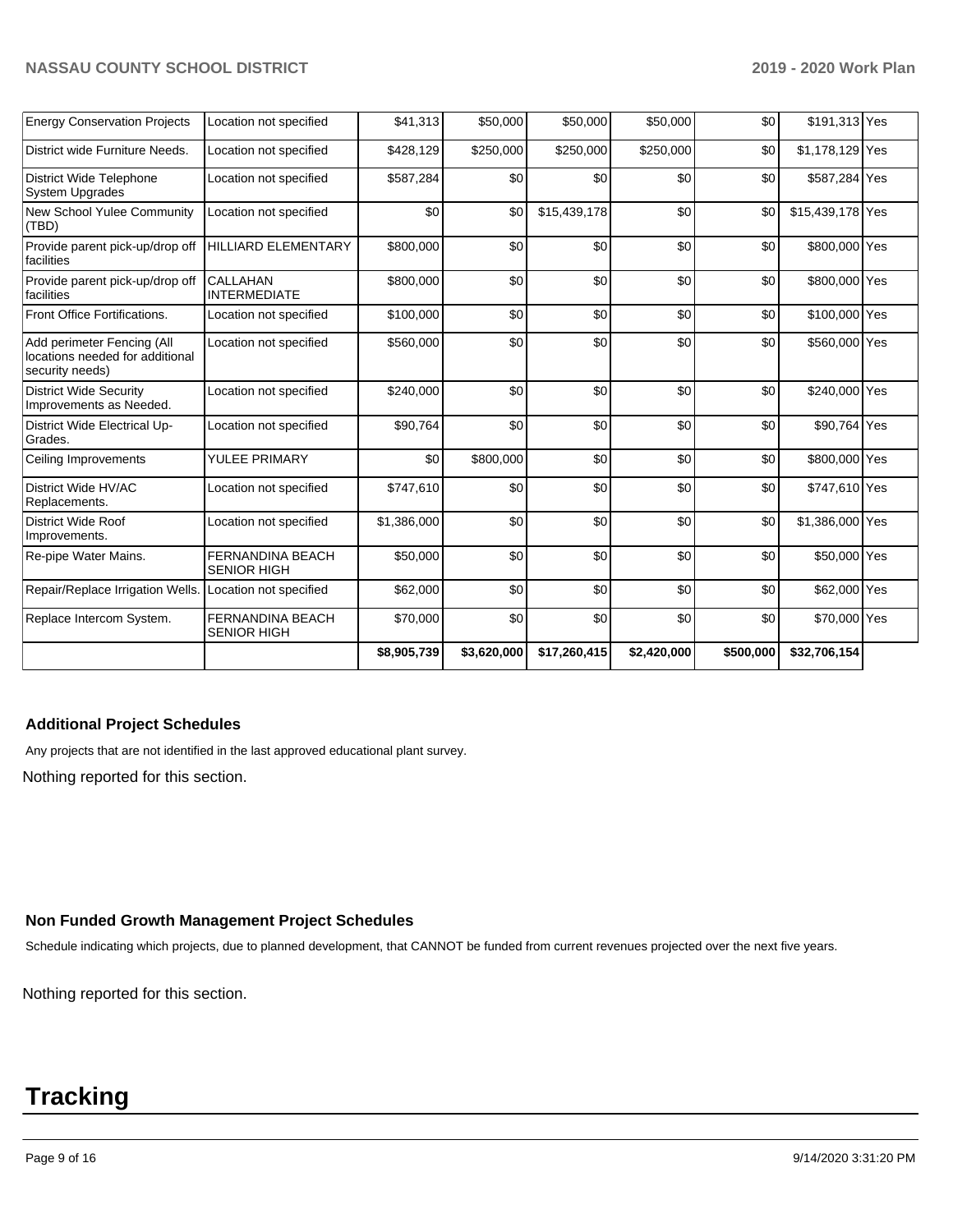## **Capacity Tracking**

| Location                                      | $2019 -$<br>2020 Satis.<br>Stu. Sta. | Actual<br>$2019 -$<br><b>2020 FISH</b><br>Capacity | <b>Actual</b><br>$2018 -$<br>2019<br><b>COFTE</b> | # Class<br><b>Rooms</b> | Actual<br>Average<br>$2019 -$<br>2020 Class<br><b>Size</b> | Actual<br>$2019 -$<br>2020<br><b>Utilization</b> | <b>New</b><br>Stu.<br>Capacity | <b>New</b><br>Rooms to<br>be<br>Added/Re<br>moved | Projected<br>$2023 -$<br>2024<br><b>COFTE</b> | Projected<br>$2023 -$<br>2024<br><b>Utilization</b> | Projected<br>$2023 -$<br>2024 Class<br><b>Size</b> |
|-----------------------------------------------|--------------------------------------|----------------------------------------------------|---------------------------------------------------|-------------------------|------------------------------------------------------------|--------------------------------------------------|--------------------------------|---------------------------------------------------|-----------------------------------------------|-----------------------------------------------------|----------------------------------------------------|
| <b>FERNANDINA BEACH</b><br><b>MIDDLE</b>      | 873                                  | 785                                                | 693                                               | 39                      | 18                                                         | 88.00 %                                          | $\Omega$                       | $\Omega$                                          | 715                                           | 91.00 %                                             | 18                                                 |
| <b>SOUTHSIDE</b><br><b>ELEMENTARY</b>         | 702                                  | 702                                                | 647                                               | 39                      | 17                                                         | 92.00%                                           | $\Omega$                       | $\Omega$                                          | 650                                           | 93.00 %                                             | 17                                                 |
| <b>EMMA LOVE HARDEE</b><br><b>ELEMENTARY</b>  | 652                                  | 652                                                | 615                                               | 34                      | 18                                                         | 94.00 %                                          | $\Omega$                       | $\Omega$                                          | 642                                           | 98.00 %                                             | 19                                                 |
| YULEE ELEMENTARY                              | 753                                  | 753                                                | 723                                               | 40                      | 18                                                         | 96.00 %                                          | $\Omega$                       | 8                                                 | 750                                           | 100.00%                                             | 16                                                 |
| YULEE SED UNIT                                | 57                                   | 57                                                 | 114                                               | 5                       | 23                                                         | 200.00%                                          | $\Omega$                       | $\Omega$                                          | 57                                            | 100.00%                                             | 11                                                 |
| <b>CALLAHAN</b><br><b>ELEMENTARY</b>          | 691                                  | 691                                                | 681                                               | 39                      | 17                                                         | 99.00 %                                          | $\Omega$                       | $\Omega$                                          | 715                                           | 103.00%                                             | 18                                                 |
| <b>CALLAHAN MIDDLE</b>                        | 883                                  | 794                                                | 786                                               | 39                      | 20                                                         | 99.00 %                                          | $\Omega$                       | $\Omega$                                          | 900                                           | 113.00 %                                            | 23                                                 |
| <b>HILLIARD</b><br><b>MIDDLE/SENIOR HIGH</b>  | 1,105                                | 994                                                | 683                                               | 47                      | 15                                                         | 69.00 %                                          | $\Omega$                       | $\Omega$                                          | 730                                           | 73.00 %                                             | 16                                                 |
| <b>BRYCEVILLE</b><br><b>ELEMENTARY</b>        | 330                                  | 330                                                | 187                                               | 17                      | 11                                                         | 57.00 %                                          | $\Omega$                       | $\Omega$                                          | 200                                           | 61.00%                                              | 12                                                 |
| <b>WEST NASSAU SENIOR</b><br><b>HIGH</b>      | 1,297                                | 1,167                                              | 935                                               | 53                      | 18                                                         | 80.00%                                           | 0                              | $\Omega$                                          | 1.200                                         | 103.00%                                             | 23                                                 |
| <b>HILLIARD ELEMENTARY</b>                    | 889                                  | 889                                                | 702                                               | 48                      | 15                                                         | 79.00 %                                          | $\Omega$                       | $\mathbf{0}$                                      | 720                                           | 81.00%                                              | 15                                                 |
| <b>CALLAHAN</b><br><b>INTERMEDIATE</b>        | 729                                  | 729                                                | 593                                               | 36                      | 16                                                         | 81.00%                                           | $\Omega$                       | $\Omega$                                          | 700                                           | 96.00 %                                             | 19                                                 |
| YULEE PRIMARY                                 | 824                                  | 824                                                | 726                                               | 47                      | 15                                                         | 88.00 %                                          | 0                              | $\Omega$                                          | 824                                           | 100.00%                                             | 18                                                 |
| <b>FERNANDINA BEACH</b><br><b>SENIOR HIGH</b> | 1,241                                | 1.116                                              | 939                                               | 54                      | 17                                                         | 84.00 %                                          | $\Omega$                       | $\Omega$                                          | 966                                           | 87.00 %                                             | 18                                                 |
| YULEE MIDDLE                                  | 1,285                                | 1,156                                              | 885                                               | 55                      | 16                                                         | 77.00 %                                          | 374                            | 17                                                | 1,285                                         | 84.00%                                              | 18                                                 |
| YULEE HIGH SCHOOL                             | 1,589                                | 1,509                                              | 1,242                                             | 65                      | 19                                                         | 82.00 %                                          | 375                            | 15                                                | 1,589                                         | 84.00 %                                             | 20                                                 |
| <b>WILDLIGHT</b><br><b>ELEMENTARY</b>         | 810                                  | 810                                                | 718                                               | 43                      | 17                                                         | 89.00 %                                          | 254                            | $\mathbf{0}$                                      | 810                                           | 76.00 %                                             | 19                                                 |
|                                               | 14,710                               | 13,958                                             | 11,870                                            | 700                     | 17                                                         | 85.04%                                           | 1,003                          | 40                                                | 13,453                                        | 89.92%                                              | 18                                                 |

The COFTE Projected Total (13,453) for 2023 - 2024 must match the Official Forecasted COFTE Total (13,453 ) for 2023 - 2024 before this section can be completed. In the event that the COFTE Projected Total does not match the Official forecasted COFTE, then the Balanced Projected COFTE Table should be used to balance COFTE.

| Projected COFTE for 2023 - 2024 |        |
|---------------------------------|--------|
| Elementary (PK-3)               | 4,330  |
| Middle (4-8)                    | 5,373  |
| High (9-12)                     | 3,750  |
|                                 | 13,453 |

| <b>Grade Level Type</b> | <b>Balanced Projected</b><br>COFTE for 2023 - 2024 |
|-------------------------|----------------------------------------------------|
| Elementary (PK-3)       |                                                    |
| Middle (4-8)            |                                                    |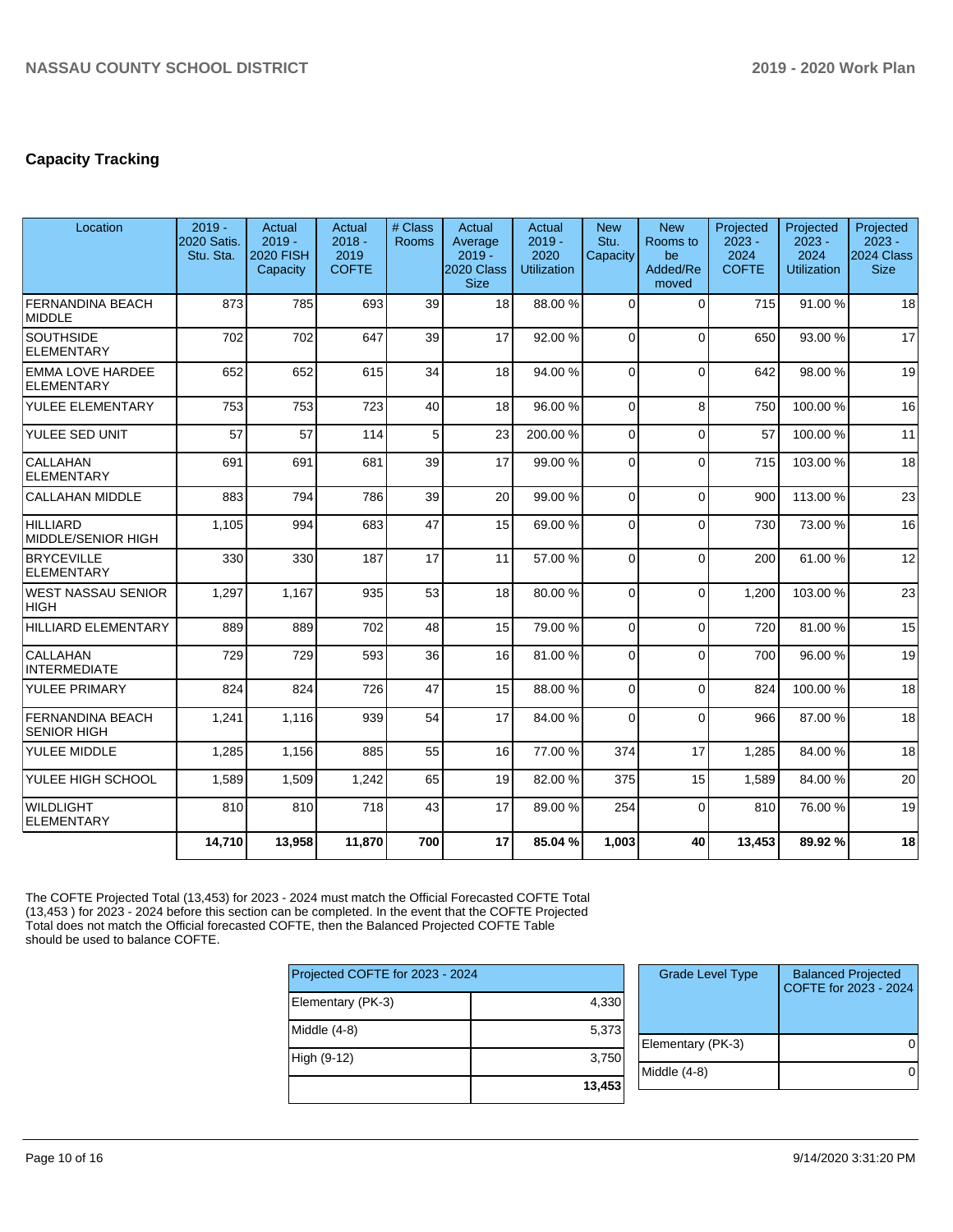| High (9-12) |        |
|-------------|--------|
|             | 13,453 |

#### **Relocatable Replacement**

Number of relocatable classrooms clearly identified and scheduled for replacement in the school board adopted financially feasible 5-year district work program.

| Location                               | 2020<br>$2019 -$ | 2020 - 2021 | $-2022$<br>2021 | $2022 - 2023$ | 2023 - 2024 | Year 5 Total |
|----------------------------------------|------------------|-------------|-----------------|---------------|-------------|--------------|
| <b>Total Relocatable Replacements:</b> |                  |             |                 |               |             |              |

#### **Charter Schools Tracking**

Information regarding the use of charter schools.

Nothing reported for this section.

## **Special Purpose Classrooms Tracking**

The number of classrooms that will be used for certain special purposes in the current year, by facility and type of classroom, that the district will, 1), not use for educational purposes, and 2), the co-teaching classrooms that are not open plan classrooms and will be used for educational purposes.

| School                                 | School Type | $\parallel$ # of Elementary $\parallel$ # of Middle 4-8 $\parallel$ # of High 9-12<br><b>K-3 Classrooms I</b> | <b>Classrooms</b> | <b>Classrooms</b> | # of $ESE$<br><b>Classrooms</b> | # of Combo<br><b>Classrooms</b> | Total<br><b>Classrooms</b> |
|----------------------------------------|-------------|---------------------------------------------------------------------------------------------------------------|-------------------|-------------------|---------------------------------|---------------------------------|----------------------------|
| <b>Total Educational Classrooms: I</b> |             |                                                                                                               |                   |                   |                                 | 01                              |                            |

| School                               |  | School Type $\left  \frac{1}{2}$ of Elementary $\left  \frac{1}{2}$ of Middle 4-8 $\right $ # of High 9-12<br><b>K-3 Classrooms I</b> | <b>Classrooms</b> | <b>Classrooms</b> | # of $ESE$<br><b>Classrooms</b> | # of Combo<br><b>Classrooms</b> | <b>Total</b><br><b>Classrooms</b> |  |
|--------------------------------------|--|---------------------------------------------------------------------------------------------------------------------------------------|-------------------|-------------------|---------------------------------|---------------------------------|-----------------------------------|--|
| <b>Total Co-Teaching Classrooms:</b> |  |                                                                                                                                       |                   |                   |                                 | 0                               | 0                                 |  |

## **Infrastructure Tracking**

**Necessary offsite infrastructure requirements resulting from expansions or new schools. This section should include infrastructure information related to capacity project schedules and other project schedules (Section 4).** 

Not Specified

**Proposed location of planned facilities, whether those locations are consistent with the comprehensive plans of all affected local governments, and recommendations for infrastructure and other improvements to land adjacent to existing facilities. Provisions of 1013.33(12), (13) and (14) and 1013.36** must be addressed for new facilities planned within the 1st three years of the plan (Section 5).

Not Specified

**Consistent with Comp Plan?** No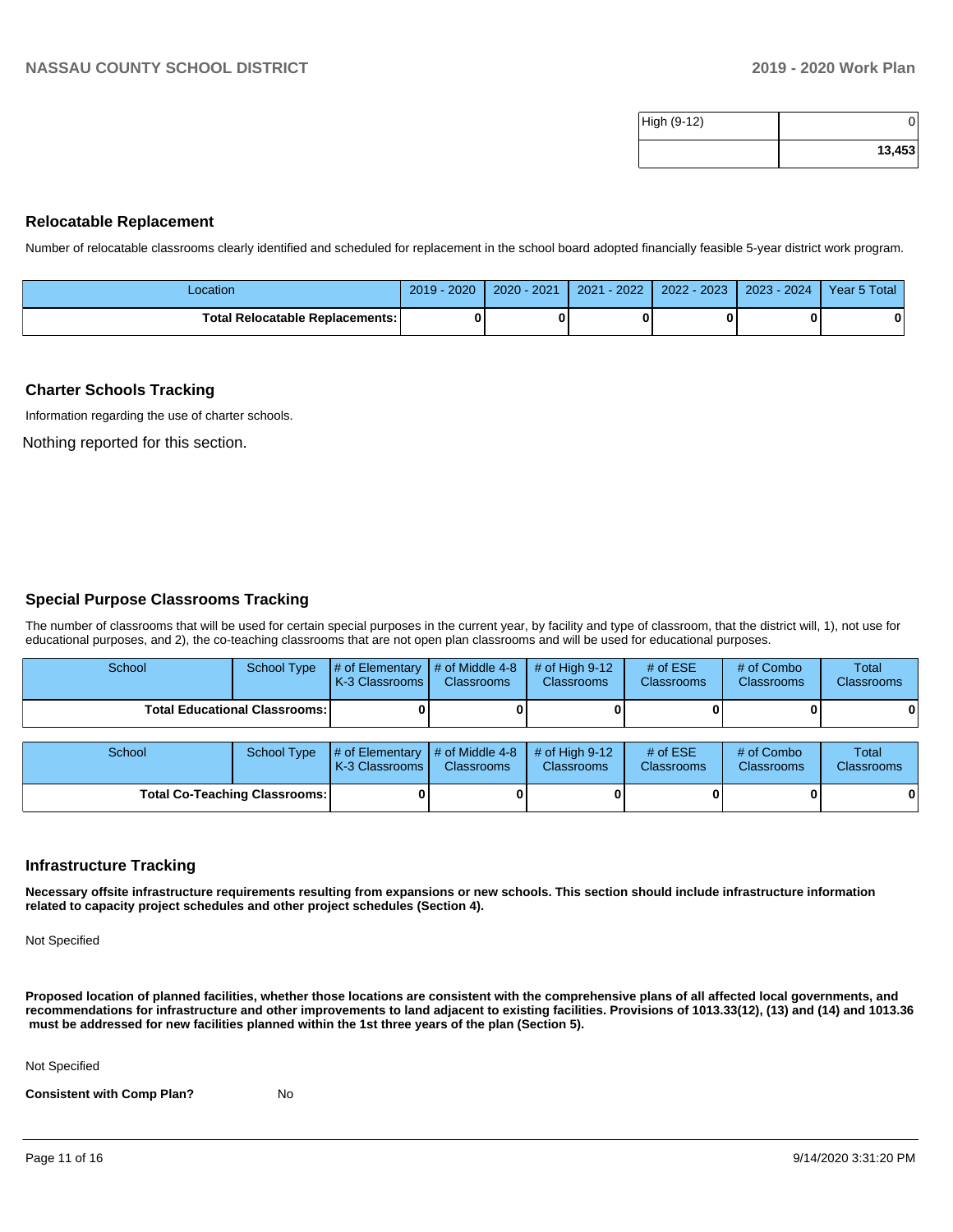## **Net New Classrooms**

The number of classrooms, by grade level and type of construction, that were added during the last fiscal year.

| List the net new classrooms added in the 2018 - 2019 fiscal year.                                                                                       | List the net new classrooms to be added in the 2019 - 2020 fiscal<br>year. |                            |                                                                        |                        |                              |                            |                              |                      |
|---------------------------------------------------------------------------------------------------------------------------------------------------------|----------------------------------------------------------------------------|----------------------------|------------------------------------------------------------------------|------------------------|------------------------------|----------------------------|------------------------------|----------------------|
| "Classrooms" is defined as capacity carrying classrooms that are added to increase<br>capacity to enable the district to meet the Class Size Amendment. |                                                                            |                            | Totals for fiscal year 2019 - 2020 should match totals in Section 15A. |                        |                              |                            |                              |                      |
| Location                                                                                                                                                | $2018 - 2019$ #<br><b>Permanent</b>                                        | $2018 - 2019$ #<br>Modular | $2018 - 2019$ #<br>Relocatable                                         | $2018 - 2019$<br>Total | $2019 - 2020$ #<br>Permanent | $2019 - 2020$ #<br>Modular | 2019 - 2020 #<br>Relocatable | 2019 - 2020<br>Total |
| Elementary (PK-3)                                                                                                                                       |                                                                            |                            |                                                                        |                        |                              |                            |                              |                      |
| Middle (4-8)                                                                                                                                            |                                                                            |                            |                                                                        |                        | 22                           |                            |                              | 22                   |
| High (9-12)                                                                                                                                             |                                                                            |                            |                                                                        |                        | 15                           |                            |                              | 15                   |
|                                                                                                                                                         |                                                                            |                            |                                                                        | 0                      | 45                           |                            | $\mathbf{0}$                 | 45                   |

## **Relocatable Student Stations**

Number of students that will be educated in relocatable units, by school, in the current year, and the projected number of students for each of the years in the workplan.

| <b>Site</b>                                     | 2019 - 2020 | $2020 - 2021$ | 2021 - 2022 | 2022 - 2023 | 2023 - 2024 | 5 Year Average |
|-------------------------------------------------|-------------|---------------|-------------|-------------|-------------|----------------|
| <b>CALLAHAN MIDDLE</b>                          | 22          | $\Omega$      | 0           | $\Omega$    |             | $\overline{4}$ |
| HILLIARD MIDDLE/SENIOR HIGH                     | $\Omega$    | $\Omega$      | $\Omega$    | $\Omega$    | $\Omega$    | $\overline{0}$ |
| <b>BRYCEVILLE ELEMENTARY</b>                    | $\Omega$    | $\Omega$      | $\Omega$    | $\Omega$    | $\Omega$    | $\overline{0}$ |
| <b>WILDLIGHT ELEMENTARY</b>                     | 196         | 0             | 0           | $\Omega$    | $\Omega$    | 39             |
| <b>FERNANDINA BEACH MIDDLE</b>                  | 88          | 0             | $\Omega$    | 0           | 0           | 18             |
| <b>SOUTHSIDE ELEMENTARY</b>                     | 54          | $\Omega$      | 0           | $\Omega$    | 0           | 11             |
| YULEE HIGH SCHOOL                               | 275         | 275           | 0           | $\Omega$    | 0           | 110            |
| YULEE MIDDLE                                    | 242         | 132           | $\Omega$    | $\Omega$    | 0           | 75             |
| EMMA LOVE HARDEE ELEMENTARY                     | $\Omega$    | $\Omega$      | 0           | $\Omega$    | $\Omega$    | $\overline{0}$ |
| WEST NASSAU SENIOR HIGH                         | $\Omega$    | $\Omega$      | $\Omega$    | $\Omega$    | $\Omega$    | $\overline{0}$ |
| HILLIARD ELEMENTARY                             | 44          | 44            | $\Omega$    | 0           | 0           | 18             |
| <b>CALLAHAN INTERMEDIATE</b>                    | $\Omega$    | $\Omega$      | 0           | $\Omega$    | $\Omega$    | 0              |
| <b>YULEE PRIMARY</b>                            | 54          | 54            | 0           | $\Omega$    | $\Omega$    | 22             |
| FERNANDINA BEACH SENIOR HIGH                    | $\Omega$    | $\Omega$      | $\Omega$    | $\Omega$    | $\Omega$    | $\overline{0}$ |
| YULEE ELEMENTARY                                | $\Omega$    | 36            | $\Omega$    | $\Omega$    | $\Omega$    | $\overline{7}$ |
| YULEE SED UNIT                                  | $\Omega$    | $\Omega$      | $\Omega$    | $\Omega$    | 0           | 0              |
| <b>CALLAHAN ELEMENTARY</b>                      | 36          | $\mathbf 0$   | $\Omega$    | $\Omega$    | $\Omega$    | 7              |
| <b>Totals for NASSAU COUNTY SCHOOL DISTRICT</b> |             |               |             |             |             |                |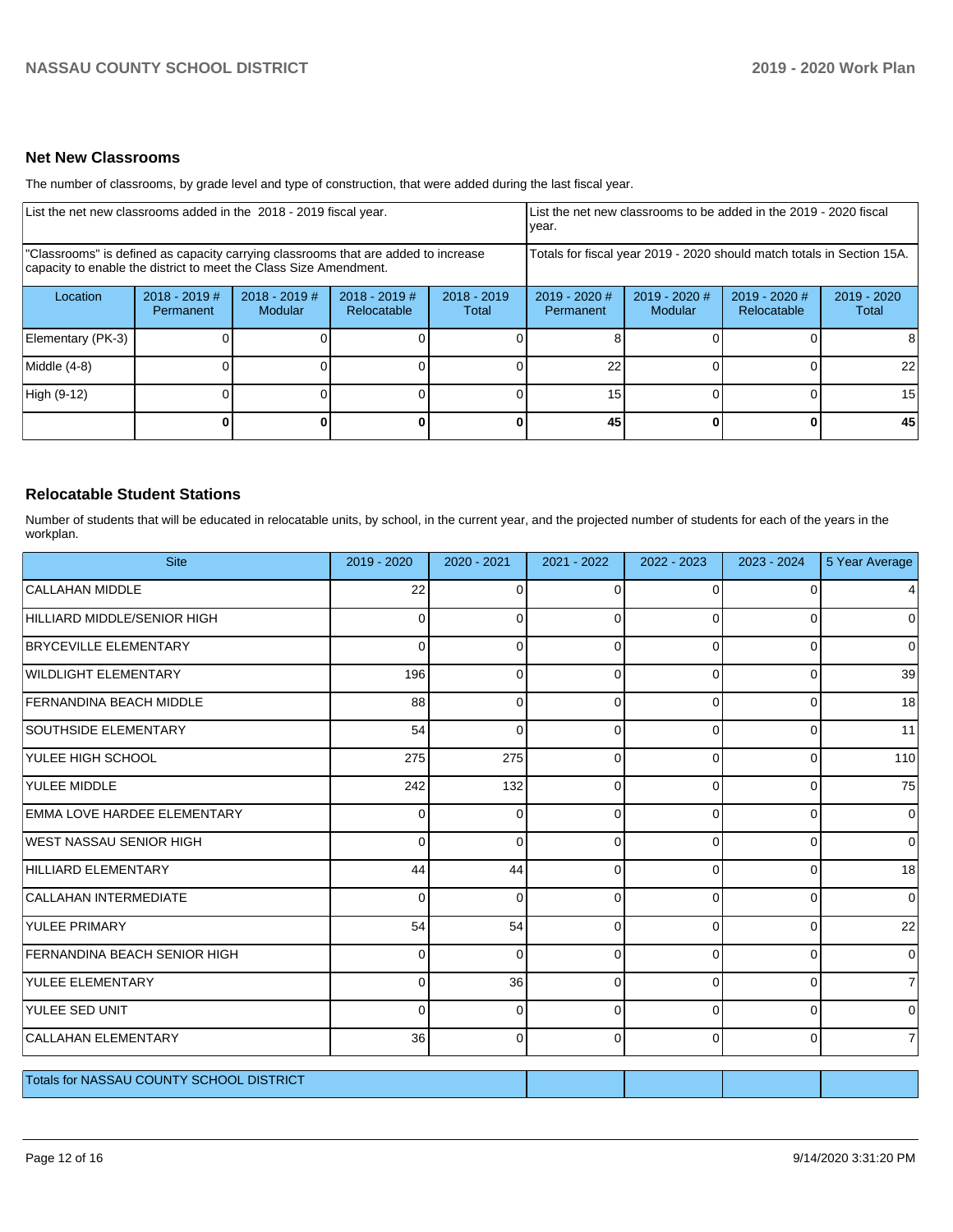| Total students in relocatables by year.           | ا 1011. | 541    |        |        | 01     | 310    |
|---------------------------------------------------|---------|--------|--------|--------|--------|--------|
| Total number of COFTE students projected by year. | 12,152  | 12.448 | 12,797 | 13,132 | 13,453 | 12,796 |
| Percent in relocatables by year.                  | 8 % I   | 4 % I  | 0%     | 0 % I  | 0 % I  | 2 %    |

## **Leased Facilities Tracking**

Exising leased facilities and plans for the acquisition of leased facilities, including the number of classrooms and student stations, as reported in the educational plant survey, that are planned in that location at the end of the five year workplan.

| Location                            | # of Leased<br>Classrooms 2019 -<br>2020 | <b>FISH Student</b><br><b>Stations</b> | Owner             | # of Leased<br>Classrooms 2023 -<br>2024 | <b>FISH Student</b><br><b>Stations</b> |
|-------------------------------------|------------------------------------------|----------------------------------------|-------------------|------------------------------------------|----------------------------------------|
| <b>FERNANDINA BEACH MIDDLE</b>      | $\Omega$                                 | $\Omega$                               |                   | $\Omega$                                 | $\overline{0}$                         |
| <b>YULEE ELEMENTARY</b>             | $\Omega$                                 |                                        | 0 VESTA Modular   | $\Omega$                                 | $\overline{0}$                         |
| YULEE SED UNIT                      | $\Omega$                                 | $\Omega$                               |                   | 0                                        | $\overline{0}$                         |
| CALLAHAN ELEMENTARY                 | $\overline{2}$                           |                                        | 36 VESTA Modular  | $\Omega$                                 | $\overline{0}$                         |
| CALLAHAN MIDDLE                     | $\Omega$                                 | $\Omega$                               |                   | $\Omega$                                 | $\mathbf 0$                            |
| HILLIARD MIDDLE/SENIOR HIGH         | $\Omega$                                 | ∩                                      |                   | $\Omega$                                 | $\mathbf 0$                            |
| <b>BRYCEVILLE ELEMENTARY</b>        | $\Omega$                                 | ∩                                      |                   | $\Omega$                                 | $\overline{0}$                         |
| WEST NASSAU SENIOR HIGH             | $\Omega$                                 | $\Omega$                               |                   | $\Omega$                                 | $\overline{0}$                         |
| HILLIARD ELEMENTARY                 | $\Omega$                                 | $\Omega$                               |                   | $\Omega$                                 | $\overline{0}$                         |
| CALLAHAN INTERMEDIATE               | $\Omega$                                 | $\Omega$                               |                   | 0                                        | $\overline{0}$                         |
| <b>FERNANDINA BEACH SENIOR HIGH</b> | 0                                        | $\Omega$                               |                   | 0                                        | $\overline{0}$                         |
| <b>YULEE MIDDLE</b>                 | 11                                       |                                        | 242 VESTA Modular | $\Omega$                                 | $\overline{0}$                         |
| YULEE HIGH SCHOOL                   | 11                                       |                                        | 275 VESTA Modular | 0                                        | $\overline{0}$                         |
| EMMA LOVE HARDEE ELEMENTARY         | $\mathbf{0}$                             |                                        | 0 VESTA Modular   | $\Omega$                                 | $\overline{0}$                         |
| <b>SOUTHSIDE ELEMENTARY</b>         | 3                                        |                                        | 54 VESTA Modular  | $\Omega$                                 | $\overline{0}$                         |
| <b>WILDLIGHT ELEMENTARY</b>         | 10 <sup>1</sup>                          |                                        | 196 VESTA Modular | $\Omega$                                 | $\overline{0}$                         |
| <b>YULEE PRIMARY</b>                | 3                                        | 54                                     |                   | $\Omega$                                 | $\overline{0}$                         |
|                                     | 40                                       | 857                                    |                   | 0                                        | $\mathbf{0}$                           |

## **Failed Standard Relocatable Tracking**

Relocatable units currently reported by school, from FISH, and the number of relocatable units identified as 'Failed Standards'.

Nothing reported for this section.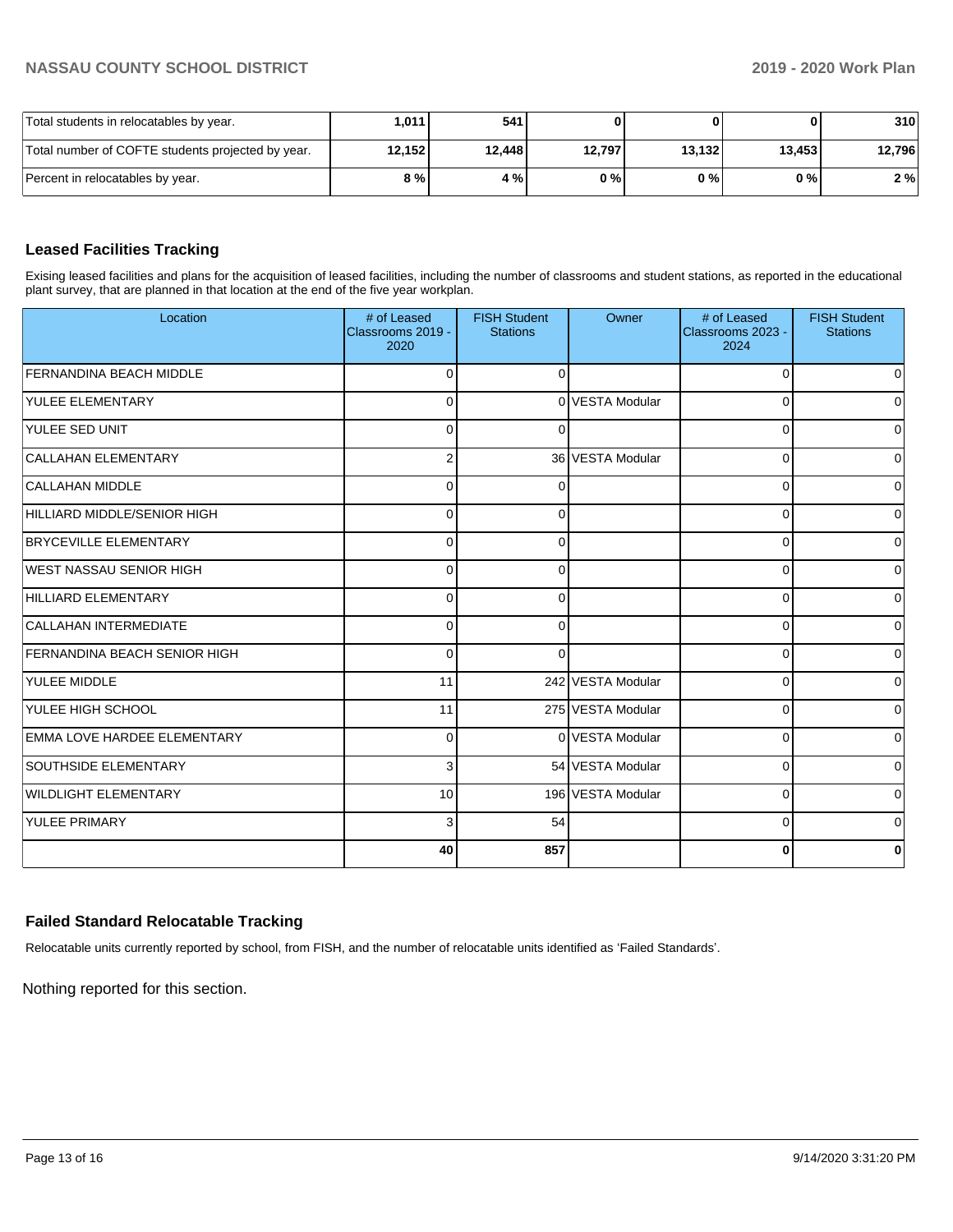## **Planning**

## **Class Size Reduction Planning**

**Plans approved by the school board that reduce the need for permanent student stations such as acceptable school capacity levels, redistricting, busing, year-round schools, charter schools, magnet schools, public-private partnerships, multitrack scheduling, grade level organization, block scheduling, or other alternatives.**

The District has to date already implemented redistricting and block scheduling in certain areas of heavy growth.

## **School Closure Planning**

**Plans for the closure of any school, including plans for disposition of the facility or usage of facility space, and anticipated revenues.** 

None.

## **Long Range Planning**

#### **Ten-Year Maintenance**

District projects and locations regarding the projected need for major renovation, repair, and maintenance projects within the district in years 6-10 beyond the projects plans detailed in the five years covered by the work plan.

Nothing reported for this section.

## **Ten-Year Capacity**

Schedule of capital outlay projects projected to ensure the availability of satisfactory student stations for the projected student enrollment in K-12 programs for the future 5 years beyond the 5-year district facilities work program.

Nothing reported for this section.

## **Ten-Year Planned Utilization**

Schedule of planned capital outlay projects identifying the standard grade groupings, capacities, and planned utilization rates of future educational facilities of the district for both permanent and relocatable facilities.

| Grade Level Projections         | <b>FISH</b><br><b>Student</b><br><b>Stations</b> | <b>Actual 2018 -</b><br>2019 FISH<br>Capacity | Actual<br>$2018 -$<br>2019<br>COFTE | Utilization | Actual 2018 - 2019   Actual 2019 - 2020 / 2028 - 2029 new   Projected 2028 -   Projected 2028 -<br><b>Student Capacity to be added/removed  </b> | 2029 COFTE | 2029 Utilization |
|---------------------------------|--------------------------------------------------|-----------------------------------------------|-------------------------------------|-------------|--------------------------------------------------------------------------------------------------------------------------------------------------|------------|------------------|
| Elementary - District<br>Totals | 6.380                                            | 6.380                                         | 5.592.83                            | 87.66 %     | 2.500                                                                                                                                            | 6.500      | 73.20 %          |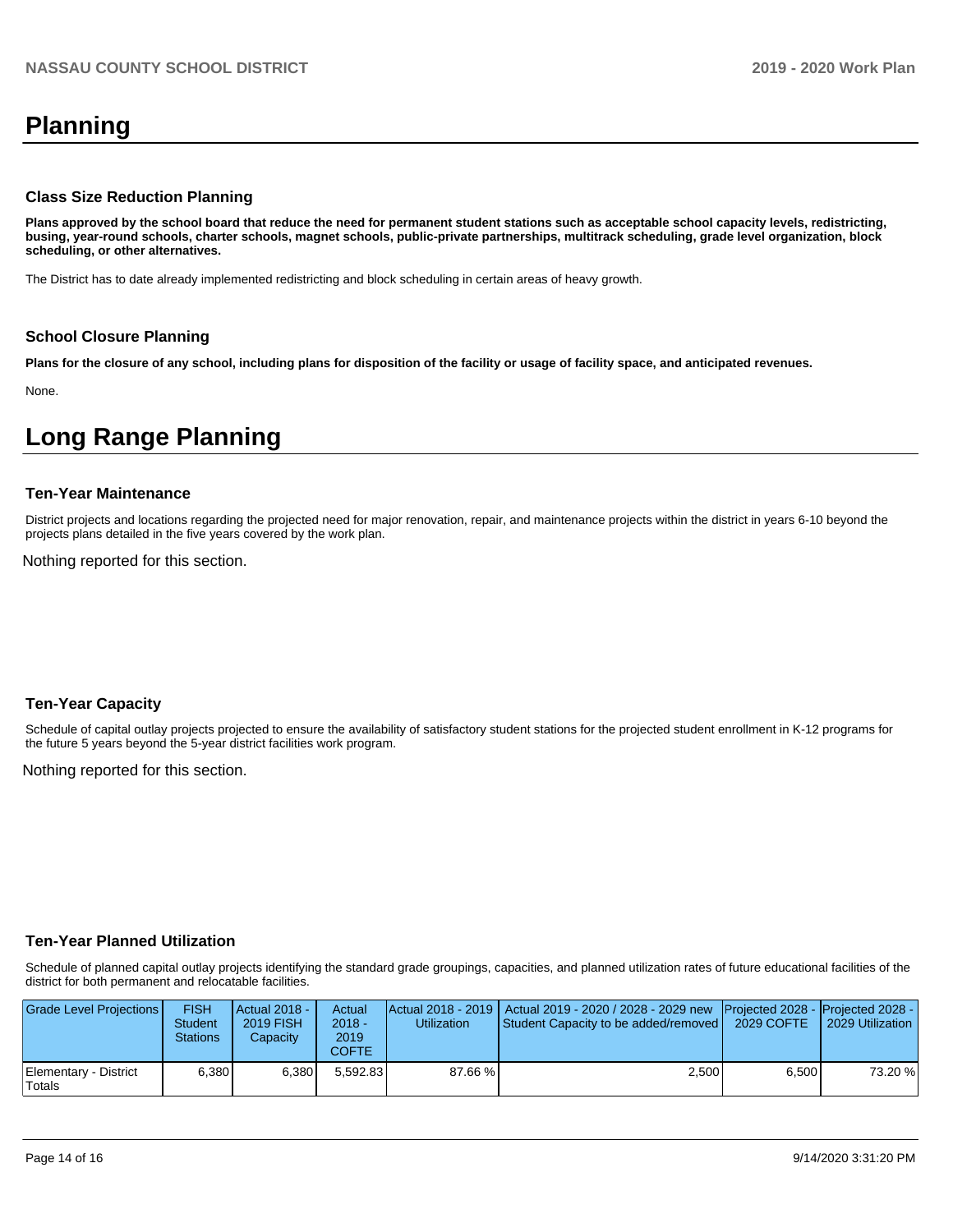|                          | 14.867 | 13.958 | 11.870.49 | 85.04 %  | 6,350 | 16,550 | 81.49%  |
|--------------------------|--------|--------|-----------|----------|-------|--------|---------|
| lOther - ESE. etc        | 214    | 57     | 114.24    | 200.00 % | 150   | 250    | 120.77% |
| High - District Totals   | 4,127  | 3.792  | 3.116.40  | 82.17 %  | 1.500 | 4.800  | 90.70%  |
| Middle - District Totals | 4.146  | 3.729  | 3.047.02  | 81.71 %  | 2,200 | 5,000  | 84.33 % |

**Combination schools are included with the middle schools for student stations, capacity, COFTE and utilization purposes because these facilities all have a 90% utilization factor. Use this space to explain or define the grade groupings for combination schools.** 

No comments to report.

#### **Ten-Year Infrastructure Planning**

**Proposed Location of Planned New, Remodeled, or New Additions to Facilities in 06 thru 10 out years (Section 28).**

See Item 21 above

Plans for closure of any school, including plans for disposition of the facility or usage of facility space, and anticipated revenues in the 06 thru 10 out **years (Section 29).**

None at this time

#### **Twenty-Year Maintenance**

District projects and locations regarding the projected need for major renovation, repair, and maintenance projects within the district in years 11-20 beyond the projects plans detailed in the five years covered by the work plan.

Nothing reported for this section.

#### **Twenty-Year Capacity**

Schedule of capital outlay projects projected to ensure the availability of satisfactory student stations for the projected student enrollment in K-12 programs for the future 11-20 years beyond the 5-year district facilities work program.

Nothing reported for this section.

## **Twenty-Year Planned Utilization**